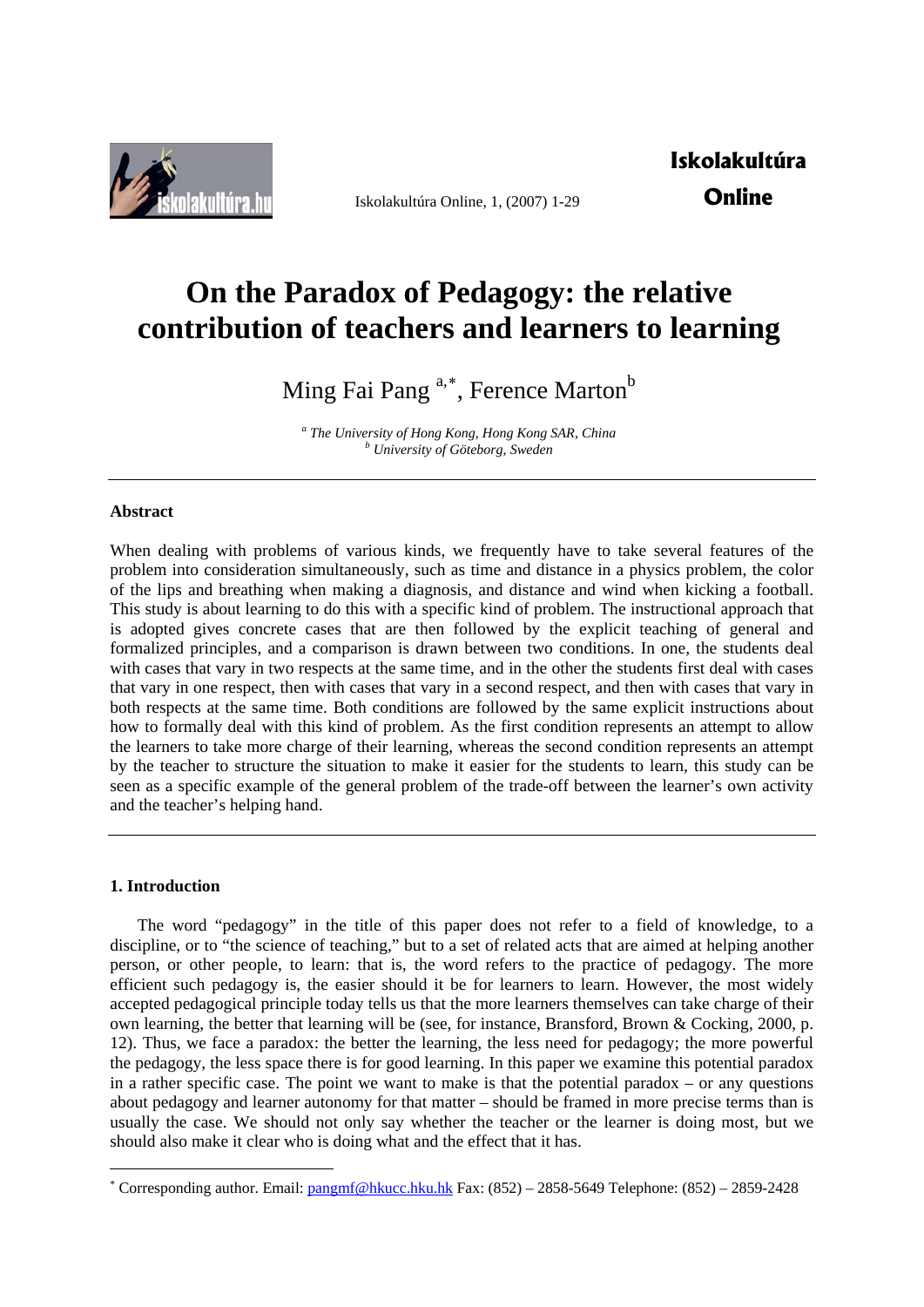Some very interesting studies of the role of the active engagement of learners with the learning tasks have been carried out by John Bransford, David Schwartz and their associates (Schwartz & Bransford, 1998; Bransford & Schwartz, 1999; Schwartz & Martin, 2004). As Bransford *et al.* (1999) put it: "wisdom can't be told" – one must acquire it through active engagement. In the study that is reported in this paper we took one of the studies of the Bransford-Schwartz group as the point of departure for a making further differentiation as to what the learners should be doing themselves and what is optional for them or for others to do.

Bransford and Schwartz (1999) refer to the set of transfer studies that they carried out as "preparation for future learning." The object of research in these studies is to assess the effect of learning in one situation on learning in a second situation, and their point of departure is the standard transfer paradigm. In this paradigm, two comparable groups of students try to learn what is nominally the same thing under two different conditions (say " $A_1$ " and " $A_2$ "), and are tested on what they have learned under conditions that are novel to both groups (say "C") (see Figure 1).

As we can see from the case that is examined in the next section, the design could also include two groups that are subject to the conditions  $A_1$  and  $A_2$  who take the final test C without participating in the second learning opportunity B (see Figure 3). If we do not find any difference in C between the two groups that were not subject to B, but find a difference in C between the groups that were subject to B, then it would imply that the differences are due to a varying capacity to learn from B that is caused by differences in what the participants learned in  $A_1$  and  $A_2$ , respectively.



*Figure 1 Standard transfer design (after Schwartz and Martin, 2004)* 

It may be the case that we cannot find any difference between the two conditions, but what if one of the conditions is better at preparing the learners for future learning, even if it does not directly result in superior achievement in a standard transfer design study? To investigate this problem, Bransford and Schwartz suggest the use of the "double transfer" design. In this case the two different conditions for learning  $(A_1 \text{ and } A_2)$  are followed by a second opportunity for learning the same thing that is the same for all participants (B). Finally, there is a test of what the students have learned (C) (see Figure 2)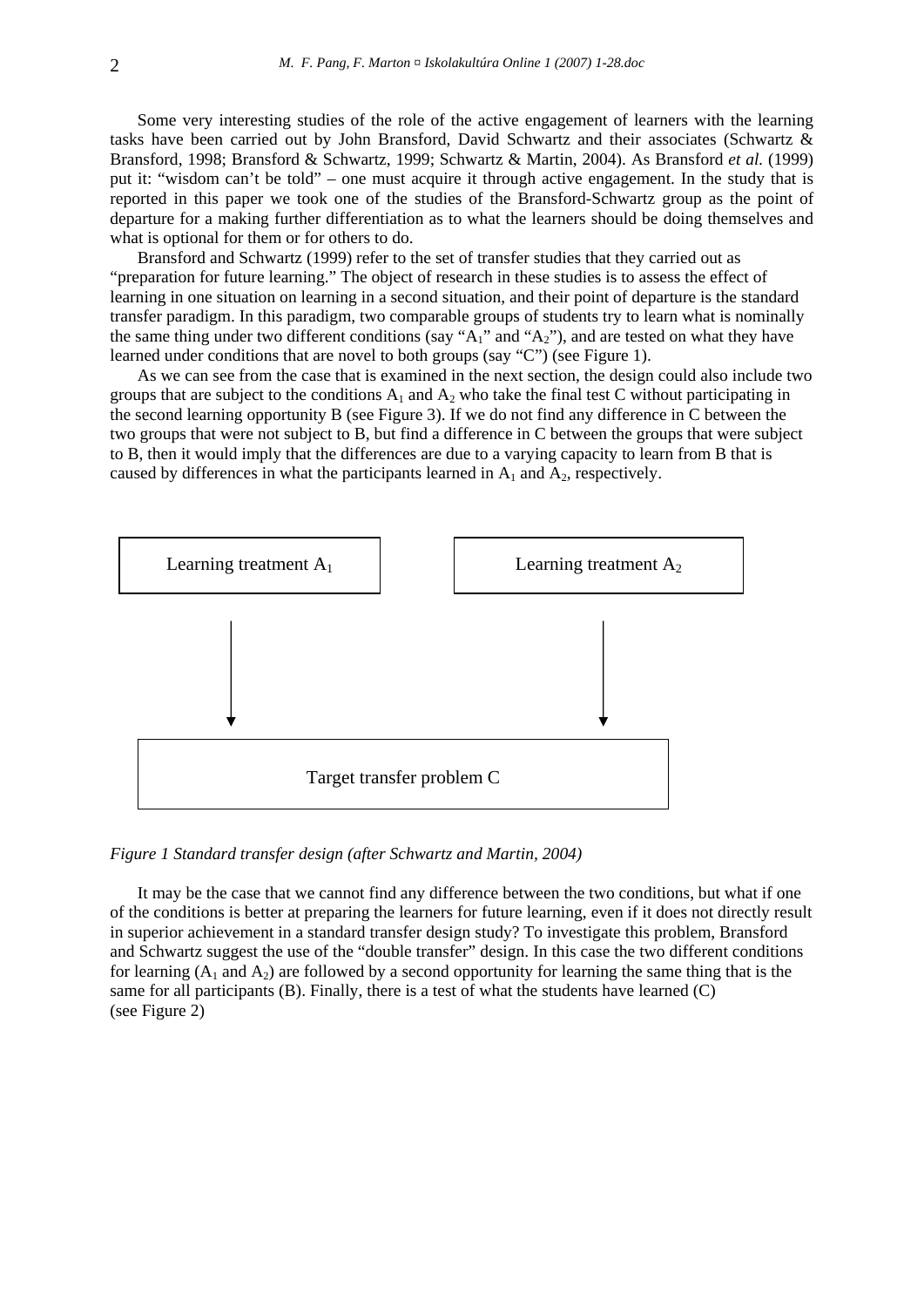

*Figure 2 Double transfer design (after Schwartz and Martin, 2004)* 



*Figure 3 Mixed transfer design (after Schwartz and Martin, 2004)*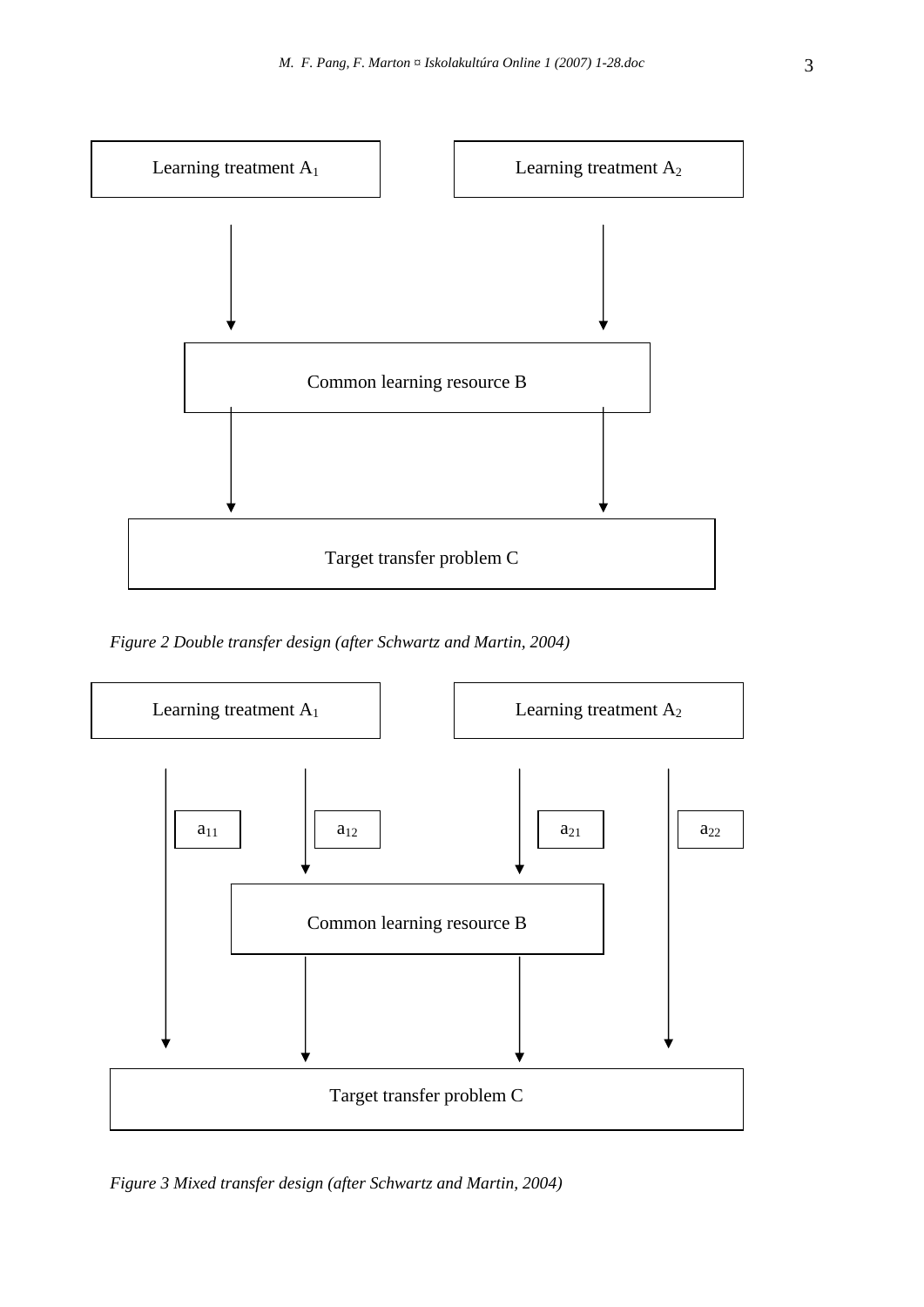#### *1.1. Schwartz and Martin (2004)*

The example that we use to advance our line of reasoning is the study of Schwartz and Martin (2004). The object of learning in this study was to compare (high) scores on different scales from different distributions that were operationalized in terms of the target task given after the issuing of instructions, for example, "which of two students, with a score of X and Y, respectively, who were in different biology classes and took different tests did better on their respective test?" Such problems are commonly solved in statistics by using standardized scores, in which the difference between the actual score and the mean of the distribution to which the score belongs is divided by the standard deviation for the same distribution. The critical features of this problem (those that make the difference between whether the subject matter is mastered or not) for the year 9 students that participated in the study turned out to be the central tendency and variability. After having dealt with statistics for two weeks (all in the same way) the students were given two scenarios, such as "Who broke the world record by the most impressive amount, John in the high jump or Mike in the javelin throw?" In one of the conditions  $(A_1)$  the students were asked to find out how to solve the problem on their own on being given the raw data for the distribution of the best results during the year. In the other condition  $(A_2)$ the students were shown a graphical method for standardizing scores by using histograms and a method for comparing the derived standardized scores, which they practiced under the supervision of the teacher. After these two different treatments, both of which lasted for 30 minutes, one half of each group in the two different conditions ( $a_{12}$  and  $a_{21}$ ) worked on the same two examples in the same way. In these examples, which were intended to be a learning resource for dealing with the target problem, the students were instructed in how to compute and compare standardized scores (for example, "is Betty better at assists or steals?"). The other halves of the groups from the two conditions ( $a_{11}$  and  $a_{22}$ ) did not participate in any further learning activity. Finally, all of the students in the four subgroups received the aforementioned target problem (comparing the scores of two students in two Biology tests). Not all of the raw data was given, but the mean and standard deviations for the two tests were given together with the raw scores of the two students (cf. Figure 3).

For the subgroups who did not receive the examples that were already worked out ( $a_{11}$  and  $a_{22}$ ), we can follow the standard transfer paradigm and simply compare the transfer effect of the two treatments on the target problem to conclude that there is no difference between the two treatments in this respect (see Table 1).

#### *Table 1*

*Post-test percentages of acceptable solutions to target transfer problem by condition (after Schwartz and Martin, 2004)* 

|                   | <b>Invention-based instruction (A1)</b> |                                        | Tell-and-practice instruction (A2)           |                                 |
|-------------------|-----------------------------------------|----------------------------------------|----------------------------------------------|---------------------------------|
|                   | No resource<br>$(a_{11})$               | <b>Learning resource</b><br>$(a_{12})$ | <b>Learning resource</b><br>$({\rm a}_{21})$ | No resource<br>$({\rm a}_{22})$ |
| Acceptable        |                                         |                                        |                                              |                                 |
| solutions $(\% )$ | 30.4                                    | 60.8                                   | 29.2                                         | 32.0                            |

However, we can compare the subgroups from the two treatments that did receive the worked out examples ( $a_{12}$  and  $a_{21}$ ), and we can see that the difference between the two treatments is striking, as should be obvious from Table 1. The two different designs can then be combined, which was actually the case in the study that is discussed here (see Figure 3). We can learn from the experiment that although the attempt of the students to invent a solution to the first problem did not give them an advantage in solving the second problem over the students who had been told a way to solve it, the attempt had a definite advantage when it came to *learning* to solve the second problem. Thus, the differential effect on the second problem was neither due to the first part of the experiment (the attempt to invent a solution) nor to the second part (as the effect is absent for the other group), but to the *relationship* between the first and second part. The effect of the first part is thus contingent on the second part. If we again denote the three parts A (this is where we find the independent variable, the treatment, for which the "invention approach" can be denoted  $A_1$  and the "tell and practice approach"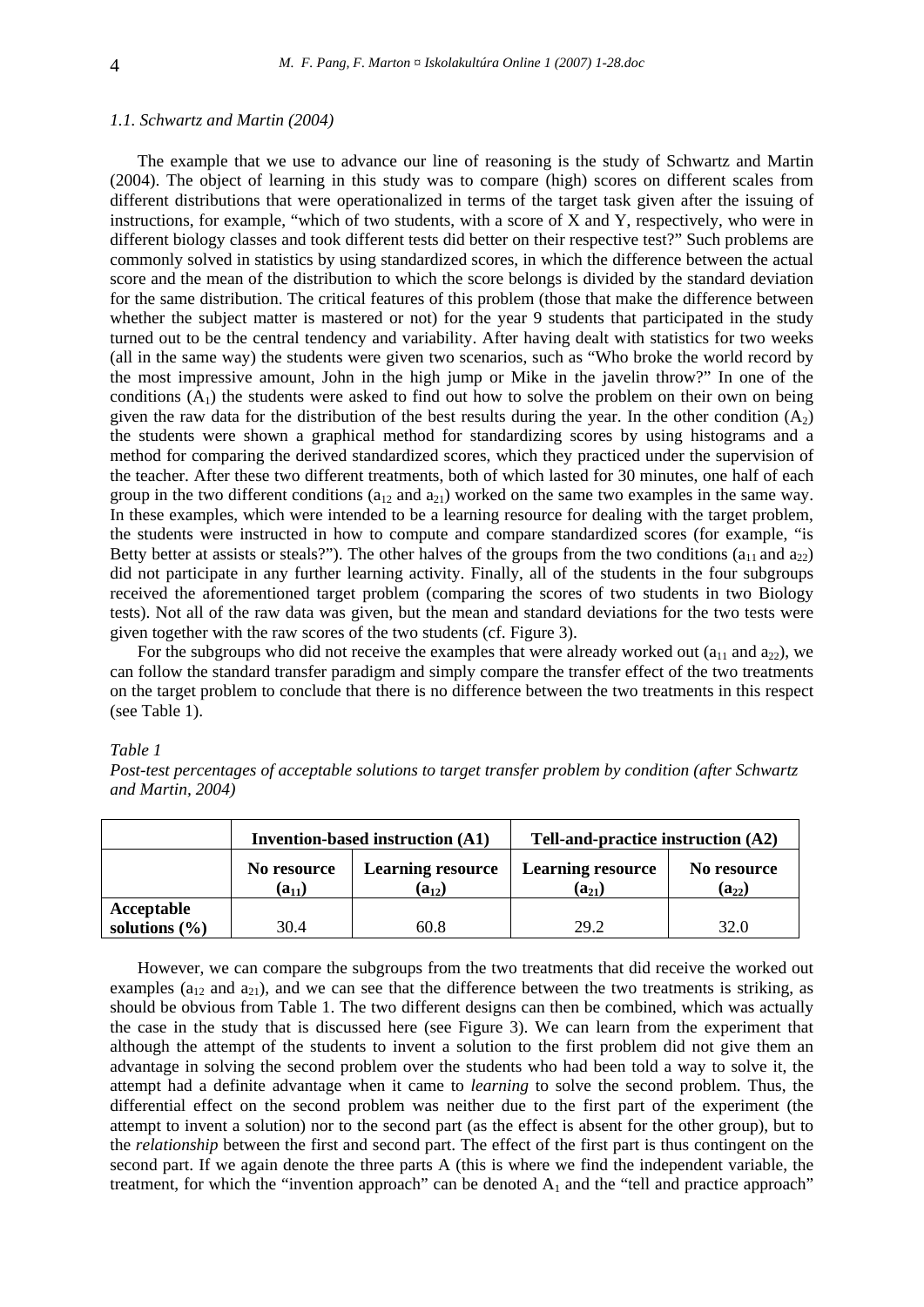can be denoted  $A_2$ ), B, and C, then we can conclude that neither the effect of A on C or of B on C can be identified, because it is contingent on the other tasks that the learners may encounter. So, the effect of certain tasks (appearing, for instance, in  $A_1$ ,  $A_2$  or B) on other tasks (appearing, for instance, in C) can only be determined specifically in the context of the whole set of tasks (in, for instance, A1 *and* B or A2 *and* B). Changing the set may mean that the effect of any given task on any other task will also change.

An important feature of  $A_1$  or the "invention approach," is the use of contrasting cases. The students were supposed to compare the raw scores and the distributions to which those scores belonged. By doing so, the students were trying to find out how the scores and their distributions differed from each other, which led them to notice the important quantitative aspects, or "critical features", even if they could not capture these features and their relationship with each other explicitly using technical language. If the differences between the cases provided the students with one kind of contrast, the juxtaposition of their own vague ideas about central tendency and variability with the standard statistical versions of the same phenomena provided them with another contrast.

# *1.2. What is learned when preparing for future leaning?*

In trying to account for the superiority of the more innovative conditions when it comes to preparing for future learning, Bransford and Schwartz (1999) argue that the engagement with contrasting cases aids the emergence of a certain kind of knowledge, that of "knowing with" as distinct from "knowing that" and "knowing how." Our understanding of the way in which Broady's (1988) notion of "knowing with" is used by Bransford and Schwartz is that it refers to the development of sensitivity toward critical features that distinguishes between contrasting cases. In the case of the study of Schwartz and Martin (2004) the critical features in relation to which the learners have to distinguish between the two distributions of the raw scores to compare the two scores from those different distributions are central tendency and variability. The learners are taught in the learning phase how to use standardized scores, or to compare the specific score X with a measure of the central tendency M that is the mean  $(X - M)$ , and to relate the difference to a measure of variability S that is the standard deviation  $(X - M)/S$ . If the learners have noticed and tried to take into account the two ways (central tendency and variability) in which the distributions of the raw scores critically differ from each other, then when they are actually taught how these two features should be taken into account, then they will learn more readily than the students who have not developed this particular sensitivity before the learning occasion.

We find the development of this sensitivity to be very interesting. Unlike most other studies of the transfer paradigm, in this study the effect does not originate from the experience of the learners of sameness or similarity, but from their experience of difference. In our own framework for the study of learning (Marton, Tsui *et al.*, 2004), learners learn to attend to the two critical features of the task in which the distributions differ from each other. In agreement with Gibson and Gibson (1955), we call these aspects *dimensions of variation*. To discern a dimension of variation, there must, of course, be experienced variation. The second necessary condition is that there is no experienced variation in other features. This second condition can be met in one of two ways: either the other dimensions of variation could be temporarily kept invariant through arrangement (by the teacher, for instance), or they could be "blocked out" by the learners themselves by temporarily not attending them.

We have now reached the precise question that we want to investigate. Does the teacher's effort to create the necessary conditions for learning have a positive or negative effect on learning? According to what we have already discussed, if the teacher does not create these conditions, then the learners have to create them themselves. As far as the discernment of a particular dimension of variation is concerned, the learners must, of course, do the discerning themselves. No one else can discern things for you, but when it comes to creating the necessary conditions for this to happen, it still might be an advantage for the teacher to create these conditions. This is our conjecture, which is based on the simple assumption that discernment (which the learners must do themselves) must occur for learning to happen. The necessary conditions, which can be created either by the learners themselves or by others, must be present for discernment to occur, and if it is up to the learners to create the conditions themselves, then inevitably some will do so successfully and some will not. However, if the teacher creates the conditions for the students, then they will be there for everyone. The teacher should thus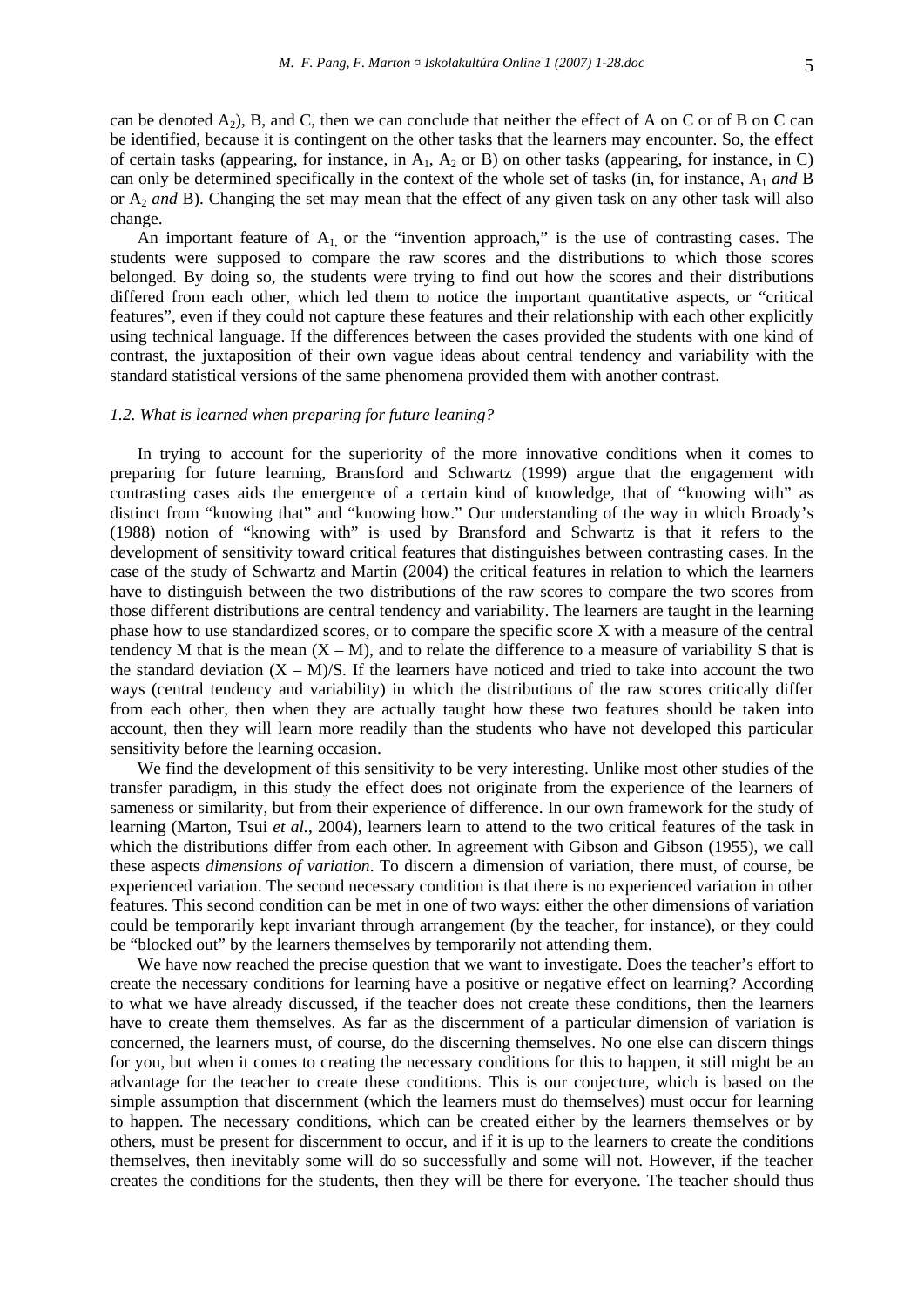create the necessary conditions for learning to take place. In the following, we put this conjecture to the test in a content domain that is new to Schwartz and Martin.

# *1.3. The object of learning*

The object of learning, or what the students are supposed to learn, of this study is to account for a change in the market price of a commodity by taking into consideration the relative magnitude of the change in demand for and supply of the commodity, which comes from the Hong Kong economics curriculum for Secondary 4-5. This topic was chosen for the following reasons. First, it includes some of the most difficult concepts for students at this level, and it has been reported that many candidates in public examinations are unable to discern that both the supply of and the demand for a commodity are affected in questions that require the comparison of the magnitude of changes in both demand and supply (Hong Kong Examinations Authority, 1992; 1995). Second, it is one of the most fundamental concepts in economics, and is vital if students are to develop an understanding of the economic aspects of the world around them.

Market prices change due to supply changes, demand changes, or both. Based on commonsense understanding, quite a number of people see a change in the market price of a commodity as an effect of a change either in demand or supply, but few people consider that price changes may be caused by a simultaneous change in both demand and supply.

In economics, when both supply and demand change simultaneously in the same direction, whether the price goes up or down depends on the relative magnitude of the change in demand and supply. In general, there are three possible scenarios. First, when the increase (decrease) in demand is greater than the increase (decrease) in supply, then the price of the commodity will go up (down); second, when the increase (decrease) in demand is smaller than the increase (decrease) in supply, then the price of the commodity will go down (up); and finally, when the magnitude of the change (increase/decrease) of demand and supply is the same, then the price will remain unchanged.

To derive the effects on price that are caused by a simultaneous change in demand and supply, we attempt to decompose the two effects and consider separately how each has an impact on price. Take the simultaneous increase in demand and supply as an example. An increase in the demand for a certain type of good when the supply is kept constant leads to a rise in price, whereas an increase in supply when the demand is kept constant leads to a fall in price. It is obvious that the effects on price of these two changes are opposite, and that they counteract each other. Thus, to determine the combined effects of a simultaneous increase in demand and supply on price, one needs to look at which has the greater magnitude of increase. If the magnitude of the increase in demand is relatively greater than that of supply, then the price of the commodity will rise, and vice versa. In the reverse case, when there is a decrease in both demand and supply, the result will also be reversed, that is, when the decrease in demand is relatively greater than the decrease in supply then the price will go down, and vice versa.

In summary, to develop an economic way of understanding how the price of a commodity will change as a result of a simultaneous change in its demand and supply, one must focus on and discern the critical feature of the object of learning, *the relative magnitude of simultaneous changes in demand and supply.* 

## **2. Method**

#### *2.1. Design*

Two secondary school economics teachers worked together to develop an instructional means for students to appropriate the agreed upon object of learning. The aim was to develop the ability of students to take into account the relative magnitude of the changes in demand and supply in determining the change in the market price of a commodity (the object of learning). The specific and measurable aim was to develop in the students a qualitative understanding of the object of learning and the necessary skills to handle the problem and present it graphically. In this paper, we report on the first aspect only.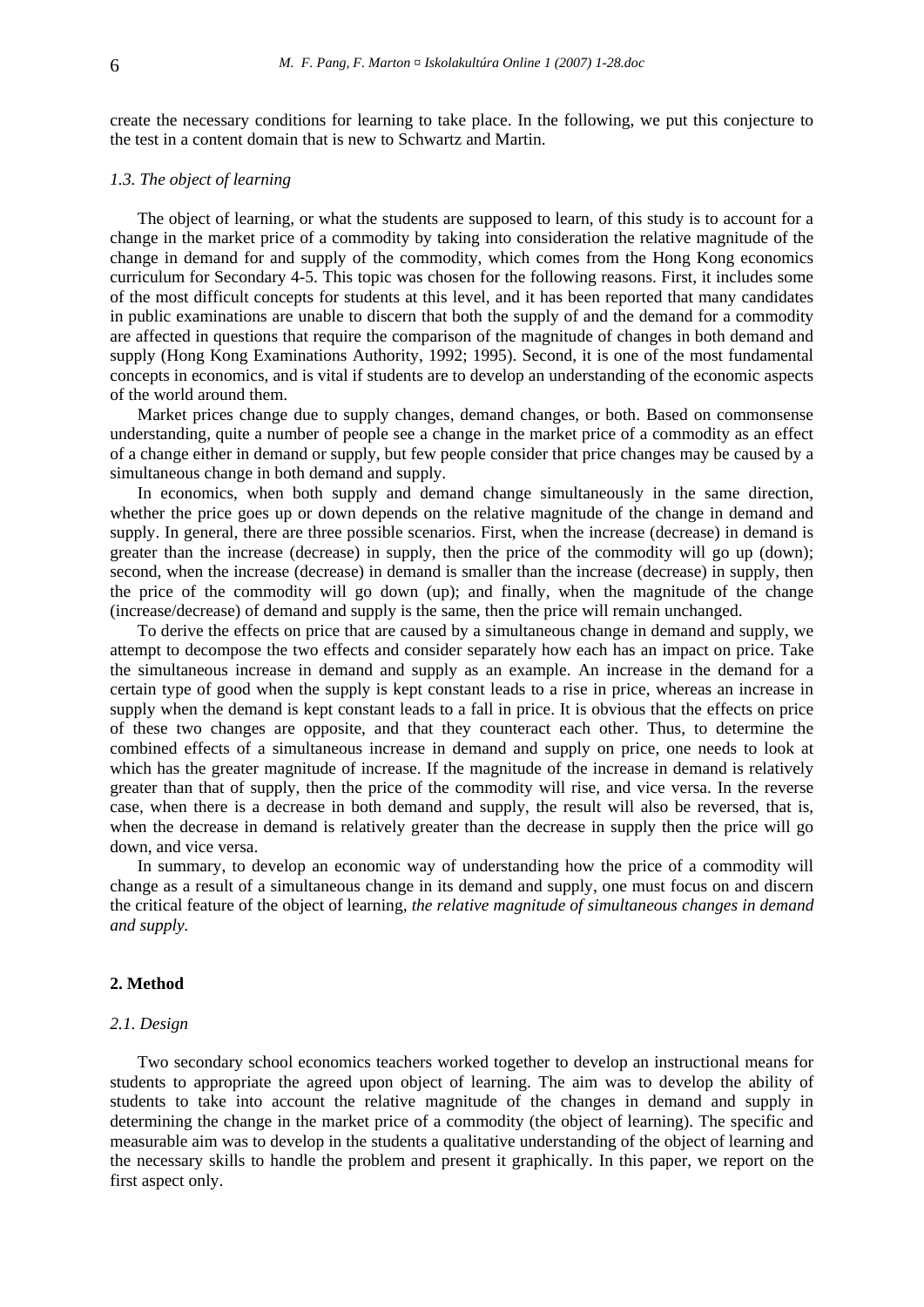According to the variation framework that is adopted (Marton, Tsui *et al*., 2004), to enable students to focus on the critical features simultaneously, students need to discern the critical features first, one at a time ("separation"). Most students need help to discern the various critical features separately at the start, which can be undertaken by letting certain dimensions of variation be discerned, while keeping the others invariant. Thereafter the students should be asked to deal with simultaneous variation in different features ("fusion"). This was shown in a recent study by Marton and Pang (2006), in which the same object of learning embedded in the same task is used as in this study. The two teachers together with the researcher attempted to subject this conjecture of the variation framework to another test by working out the following two lesson designs.

According to our theoretical framework and also to the line of reasoning of Bransford and Schwartz (1999), there is reason to suspect that it was the use of contrasting cases, or a specific form of variation, in "the innovative method" that made the difference between the two conditions in the study of Schwartz and Martin (2004), rather than the distinction between the more and less student active approaches. By making use of the same task with the same inherent pattern of variation and invariance in both conditions, we aimed to keep the potential contrasts and variation/invariant across the two conditions and to vary the role of the teacher and the students in structuring that potential variation.

"Condition A1" thus starts with the "separation" of the critical aspects, which are then subject to "fusion" later. In other words, in this particular case, which uses the example of the market for face masks during the SARS outbreak in Hong Kong, the idea is to isolate the effect of a change in demand or supply on price separately (separation) first, and then to put them together by exemplifying the combined effect of a simultaneous change in demand and supply on price (fusion). This is followed by the formal teaching of the effect of a simultaneous change in supply and demand on price (the common learning resource B in Figure 2). Conversely, in "condition A2" the teacher does not take responsibility for the "separation" part of condition  $A<sub>1</sub>$ , but replaces it with a group discussion among the students on four complex scenarios of the face mask market during the SARS outbreak in Hong Kong that are based on some real-life information that was extracted from news clippings and embedded with types of simultaneous changes in demand and supply of face masks. The time-price graph depicts the variation in the price of face masks during the SARS outbreak. As the students are invited to make comparisons between prices (and the factors that affected them) at different points in time under both conditions, contrasting cases are used. This is followed by the same formal teaching of the effect of a simultaneous change in supply and demand on price as in condition (B).

Thus, although both conditions use the same sets of materials and arrangements for the formal teaching, the major difference between the two conditions is in the first part of the lesson design. In other words, condition  $A_2$  aims to allow the students to extract the information from the face mask data on their own, whereas in condition  $A_1$  the teacher provides the students with guidance through questions that point the students to the separation of a change in demand and the magnitude of change in demand first, which is then followed by the separation of a change in supply and the magnitude of change in supply. Finally, the fusion of the magnitudes of the changes in both supply and demand are introduced. Both teachers are to carry out the two lesson designs with their own classes in such a way that both conditions are conducted by the *same* teachers (in one class each).

During two preparatory meetings, the two teachers discussed how the object of learning could best be handled in each condition. To assess the initial understanding of the students, a pre-test was conducted in which the qualitatively different understandings of the students of the economic phenomena were explored. This was supplemented by pre-test interviews with ten randomly chosen students. The results of the pre-test written task and interviews were used in the course of designing the lessons, and the two teachers combined these results with their collective experience to develop two lesson plans for a series of three lessons, which were then taught in the different classrooms. All of the lessons were videotaped and the enacted objects of learning subsequently analyzed (referring to how the object of learning was taught – or enacted – in the classrooms).

After the series of lessons, the understanding of the students of the economic concept was evaluated. All of the students were required to complete a post-test written task, which was identical to that which was used in the pre-test, and the same ten students who were interviewed during the pretest were interviewed again to chart their progress of understanding. Finally, to evaluate the extent to which the students had retained the targeted way of understanding, six weeks after the post-test all of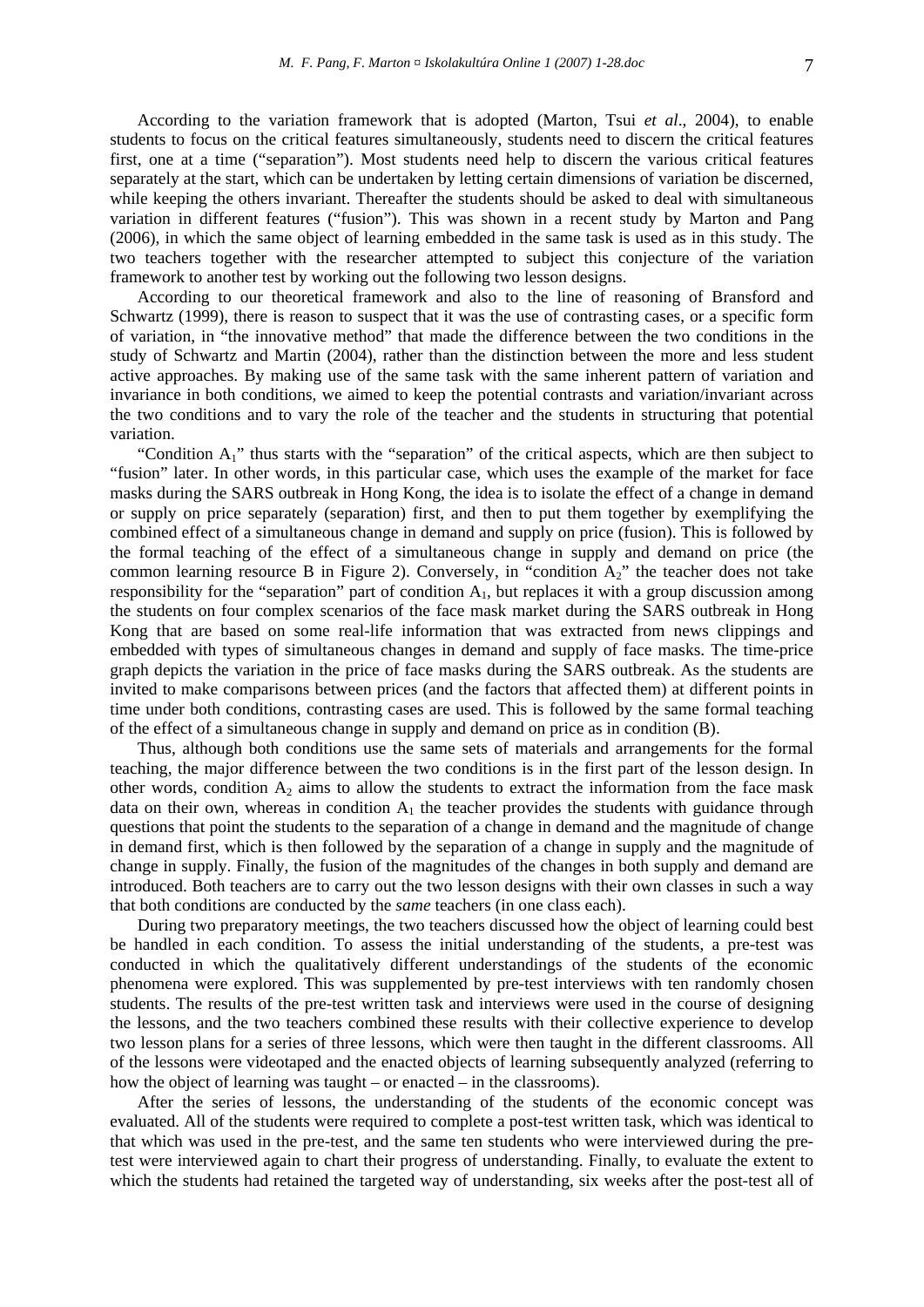the students were required to complete a delayed achievement test that contained the same questions as in the pre- and post-tests, and again the ten students were interviewed. Based on the data that were obtained about the teaching and learning, inter- and intra-condition comparisons were conducted to explore the qualitative differences in the ways that the teachers handled the same object of learning, and the qualitatively different ways in which the students made sense of the phenomenon in question.

## *2.2. Participants*

Two teachers participated in the study, both of whom were very experienced in teaching economics at this level. The teachers themselves were undecided about the relative efficiency of the two conditions before conducting the lessons, but supposed that we (the researchers) believed that the most student-active condition  $(A_2)$  would work best. One hundred and fifty-one students, including 105 boys and 46 girls, participated in this study. They were in the age range of 16 to 18 years and all studied economics as a school subject. All of the students belonged to the Band One category (which represents the highest level of academic attainment in Hong Kong), and were thought to be relatively more academically able than their peers. No significant difference in academic attainment was found between the students in the two conditions.

# *2.3. Data Collection and Analysis on Student Learning*

This study employed multiple methods to collect data in the areas of teaching and learning. With regard to student learning outcomes, written tasks and interview (pre-test, post-test, and delayed-test) were arranged, and preparatory meetings, lesson plans, class observation, the video-recording of lessons, field notes, and interviews with teachers were used to collect the teaching data.

#### *2.3.1. Written pre-test*

To ascertain the initial understanding of the students of the object of learning and to identify the qualitatively different ways in which they made sense of the economic concept in question, all of the students were given a pre-test before the lessons. They were allotted 30 minutes in which to answer two questions that were framed in such a way that both required the discernment of the concepts of demand, supply, change in demand and in supply, the magnitude of the change in demand and supply, and change in the relative magnitude of the two.

The first question was as follows.

"Some years ago, VCDs were rather expensive, and many people turned to buying pirated VCDs. Many shops sold these pirated VCDs. Over the past few years, however, Hong Kong Customs has put much effort into stopping the illegal trade in pirated VCDs, and there are now fewer shops that sell them. However, it is interesting to find that the price of pirated VCDs has not gone up, but has remained more or less the same as in the past. Why? Can you explain this?"

# The second question was as follows.

"In 1997, a new bird flu virus, H5N1, was found in humans in Hong Kong. Eighteen cases were reported and six people died. To stop the spread of bird flu, the government immediately killed about 1.2 million live chickens in the territory. However, it is surprising to find that after this move, the price of live chickens in the market did not go up but fell. Why? Please explain."

The results of the students became the major input for the two teachers in identifying the critical features of the qualitatively different ways of experiencing the learning object that distinguished one way from the other.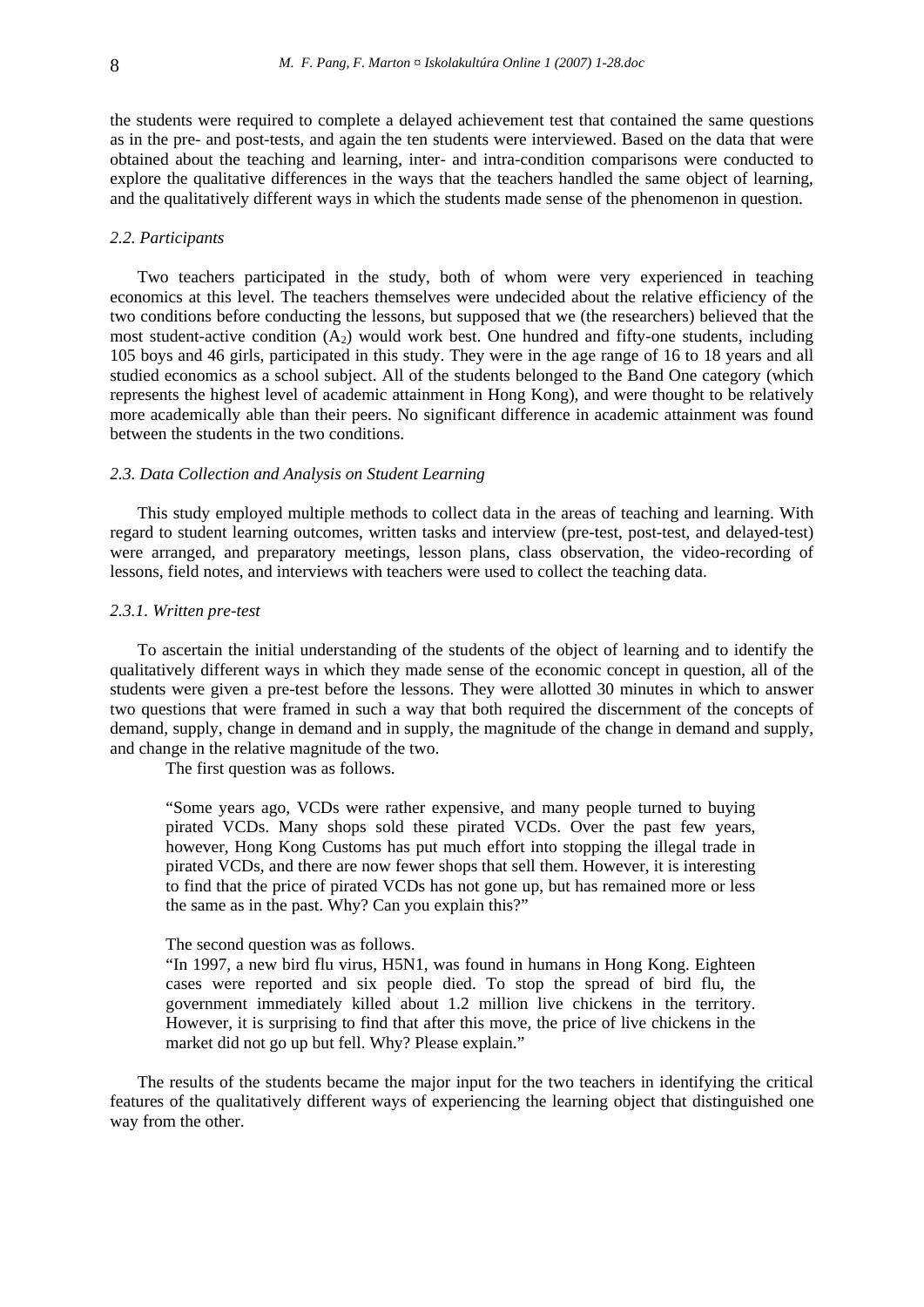# *2.3.2 Written post-test*

To ascertain the extent to which the students had absorbed the object of learning, after the lessons all of the students were required to complete the same written task as was used in the pre-test.

#### *2.3.3 Written delayed test*

Finally, to evaluate the extent to which the students had retained the targeted way of understanding, six weeks after the post-test all of the students were required to complete a delayed achievement test that contained the same questions as in the pre-test and the post-test.

The researcher explained the task of the written test to each class before they started to work to enable them to grasp the question adequately. They were told to elaborate their ideas as much as possible, and to feel free to use whatever language they liked, including slang, spoken Cantonese or even pictures, to answer the question and articulate their ways of understanding. They were strongly encouraged to use diagrams to assist their explanation.

#### *2.3.4. Pre-test interviews*

In addition to answering the written questions, ten students were chosen randomly from each class to attend an individual interview during which they were asked to elaborate the answers that they gave in the written task. The analyses of the data from this interview facilitated the analysis of the written data, and all of the answers of the students were analyzed phenomenographically to reveal their conceptions of the economic phenomenon in question (which will be elaborated in the data analysis part of this paper).

# *2.3.5. Post-test interviews*

The ten students who were randomly chosen from each class for the pre-test interviews were interviewed again after the written post-test. During the interviews, students were asked to elaborate the answers that they gave in the written task, talk about the teaching approach of the teachers, and handle a new task that aimed to ascertain their ability to make sense of an authentic case using the economic concept that had been learned in the lessons. The new task concerned the price change of a very popular game named "toy rocket" during the 2004 Lunar New Year period, in which a simultaneous change in demand for and supply of the commodity in question was embedded. This case was strongly related to the experiences of the students, as it is a very fashionable item for most youngsters. To facilitate the understanding of the case, photos and newspaper clippings were displayed. The translated text of the task is as follows.

"It was reported that the trendy item "toy rocket" (as shown in the photo) was so well received by the public that one of the stalls in the Victoria Park Flower Fair sold 2,000 pieces and earned \$15,000 on January 20, 2004. The toy is a symbol of a great improvement in the year to come, and both adults and children like it very much. You might find people playing with this fancy item everywhere in Hong Kong, and the price of the toy rocket soared over these few days. The owners of other stalls also felt its popularity and immediately imported the item from mainland China to reap a profit. (News extract from a local newspaper).

Read the news extract and the price chart of the toy rocket during the period January 10 to March 11 2004. Try your best to explain why the price of the toy rocket changed in such a way. You may use the information that is contained in the news clipping as well as your own personal experience to support your answers."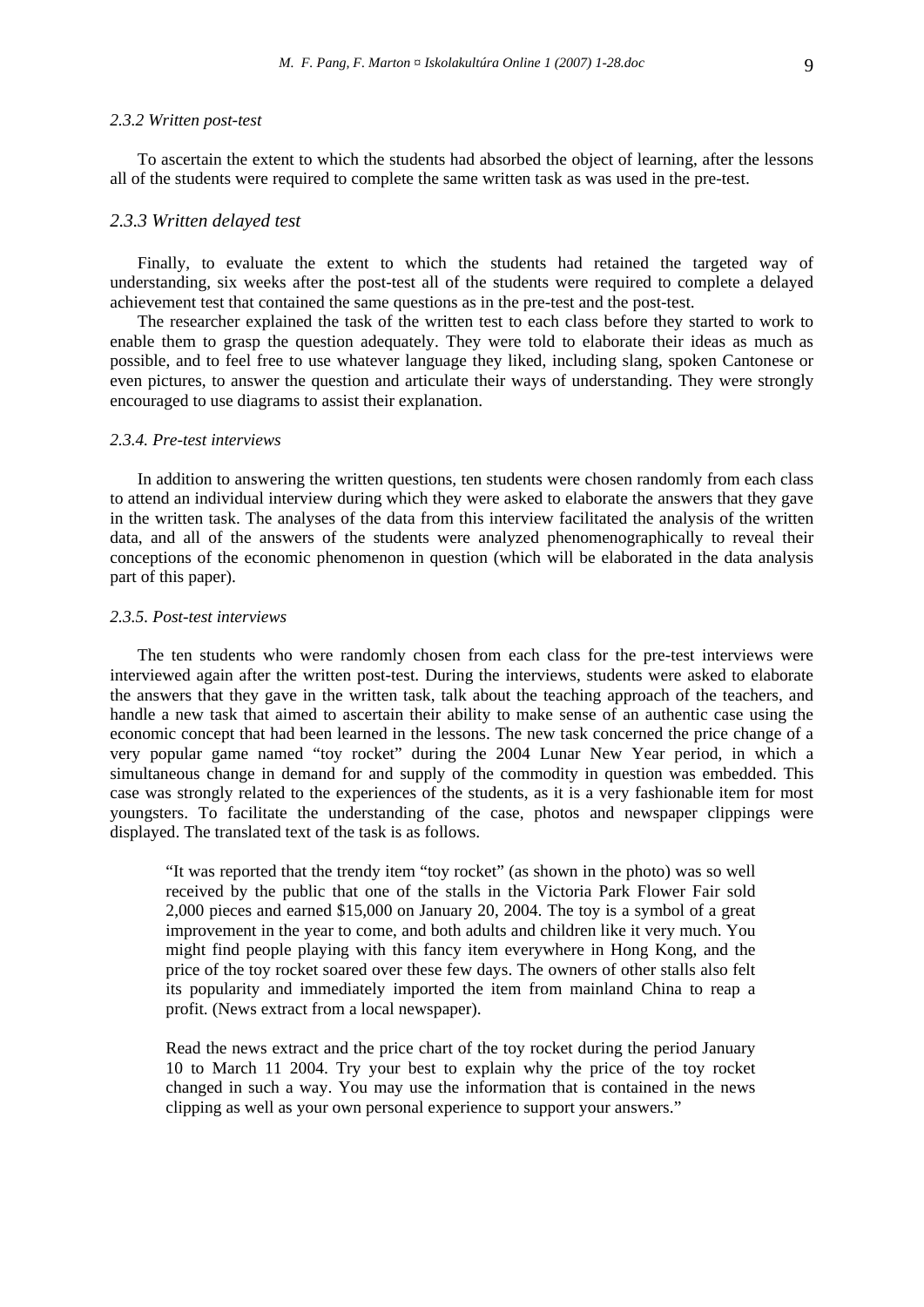## *2.3.6. Delayed-test interviews*

After the delayed written post-test, the students who had been interviewed earlier were interviewed again. They were asked to elaborate the answers that they gave in the written task, compare the three written answers that they produced for the study, and finally express their views on some issues related to the object of learning in question.

The meta-awareness, the presence or absence of which we expected to reveal by asking the students to compare their answers, is indicative of the capability of the students to separate the generalized relationship between changes in price on the one hand and simultaneous changes in demand and supply on the other hand from the specific examples. The task that asked the students to compare their answers to the three tests aimed to solicit whether the students *consciously* knew the method of experiencing the learning object that they had developed during the lessons and to see whether the students could be *mindfully reflective* of the economic way of seeing the phenomenon. Furthermore, to ascertain whether they had developed the capability to apply the economic concepts that they had learnt to make sense of some novel everyday issues, the students were invited to express their views on some local current issues. Examples of the questions are as follows.

"Yesterday, as you may know, the government officially announced that a ban had been imposed on the importation of live chickens from mainland China with immediate effect due to the outbreak of bird flu in China. Only chickens that are raised by local farms are allowed to be sold in the markets. If you were interviewed by a TV reporter about your views on this policy and how it would affect the price of live chickens, what would you say?"

"From the TV and the press, we know that the government will start to import live chickens from mainland China starting from next Monday, as the bird flu outbreak in mainland China is over and government officials believe that it is the right time to do so. It is proposed to import 5,000 chickens a day at first, and then gradually to raise the number if no more problems are found. Do you think the price of live chickens in the market will change at all next week? Why or why not?"

In the interviews, initial questions were used to thematize the experiences of the students, after which they were allowed to take their own course. The interviews were tape-recorded, and each interview lasted between 15 and 30 minutes. Supplementary questions were asked for clarification. The questions were mostly made up spontaneously, depending on the responses of the interviewees, to help the students to clarify or elaborate the remarks that they had made earlier. The questions that were asked during the interviews were concerned with clarifying the experiences of the interviewees, rather than with the presumptions of the researcher about the phenomenon in question.

#### *2.3.7. Analyzing the answers of the students*

The answers that the students gave to the test questions (both in written and oral form) were analyzed in an iterative manner by first studying the transcripts holistically and reading through them repeatedly to capture the global meaning of what the students wrote and said. Parts of the written tasks or interview transcripts were then marked as significant quotes, which were brought together to form "a pool of meaning", with the similarities and differences among them noted down. Sets of quotes were then brought together in categories of description, and the individual quotes were placed back in their original contexts to ascertain whether the categories of description really matched the contextualized meanings. At the same time the quotes were compared to other transcripts, until the critical features that differentiated the various ways of absorbing the object of learning were identified.

Finally, a set of categories that signified the conceptions of the students of the economic phenomenon in question (the differing meanings) was created. In the words of Booth (1997, p. 138), "the set of categories arrived at can be considered to be satisfactory when an internal logical relationship, a hierarchy, is seen to exist between them, which in turn can be related to other descriptions of the phenomenon in question". It should be emphasized that although the data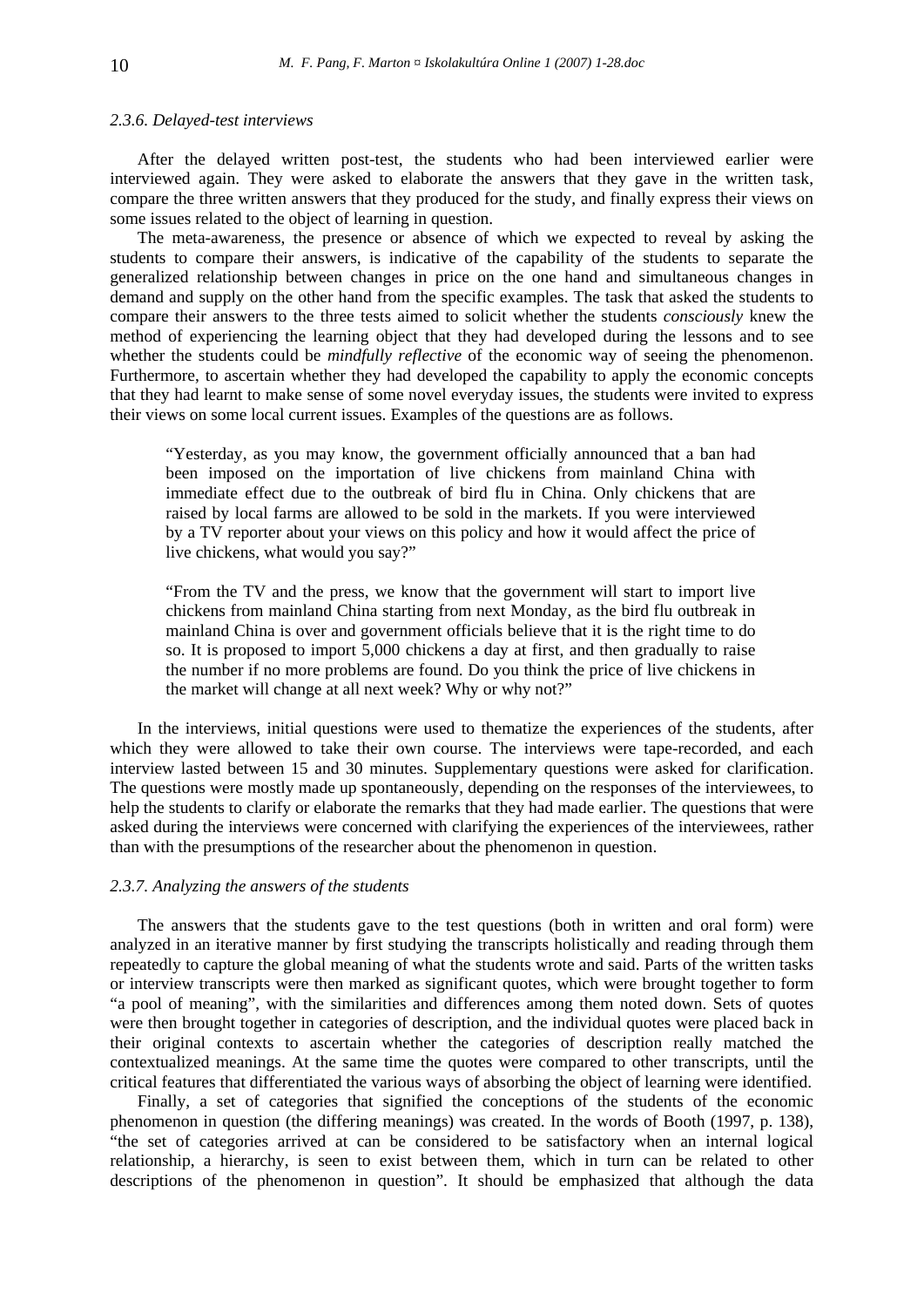encompasses the descriptions of the different meanings as expressed by individuals, the system of the categories of description is supposed to depict the collective structure of expressed meanings, rather than documenting every individual way of experiencing meaning as manifested by each individual participant. Four qualitatively different ways of experiencing the two problems were identified, and four categories were derived to capture the variation in the answers to both questions. Each category is described in more detail in the next section, along with an illustration of the critical aspects of the categories through verbatim quotes from relevant written work of the students.

To meet the criterion of multifaceted understanding and to verify how effectively the categories were explained, inter-judge agreement in the categorization of the data was sought. As Saljo (1988) argued, this reflects "the communicability of categories," and thus shows the researcher that someone else can see as they have seen. Another two experienced economics teachers with solid backgrounds in education were invited to apply the categories of description independently to the interview protocols. They were provided with a copy of the categories of description, 20 written answer scripts, and 20 interview transcripts, and were then asked to classify the transcripts into the given categories of description. Although there were some minor disagreements in one individual case for the written task and interview, agreement was reached after discussion. To permit informed scrutiny here, sufficient interview excerpts are provided to adequately illustrate and fully describe the categories of description that were identified.

The ways of experiencing that were identified were categorized in accordance with the categories of description or conceptions identified. In the course of applying the categories of description to individual interview protocols, *the most complex conception* that was expressed in answers to the two written questions was counted, as the students had already demonstrated that they possessed the capability to experience the phenomenon in a new light in one of the instances.

# *2.4. Data Collection and Analysis on Teaching*

#### *2.4.1. Planning of the lessons*

To enable the teachers to work together to deal with the object of learning, two preparatory meetings were held, and the two teachers met twice for around five hours in total. In the first meeting, they readily agreed that the chosen topic was important but difficult for students. Thus, they had no hesitation in trying to find ways to make it possible for the students to grasp the concept. They were asked to think about the following questions and share their views.

- What are the important points in teaching this topic?
- What common errors and confusions do students have when learning this topic?
- How do students make sense of the topic?

The pre-test results and the different categories of description that had been identified were presented to the teachers. They were invited to use this as an input in their lesson design, and they then discussed how to achieve the object of learning more effectively. They were asked to share with one another how they handled the same object of learning in the past and to reflect on the following questions.

- How did you handle the same object of learning in the past?
- What do you think are the critical aspects of understanding this topic?
- What were the difficult points in teaching this topic in the past?
- How could we make students develop an economic way of understanding this phenomenon?

In the second meeting, based on the discussion in the first meeting, the teachers deliberated on the teaching sequences and plan for the three lessons that they had prepared together before they came to the meeting. After that, they produced the teaching materials for both conditions. To ascertain the prior knowledge of the students, the teachers were asked to submit their teaching schemes for the year.

The teachers implemented the plan in their classes in line with their own personal styles and with any modifications that they considered to be necessary. To understand how the teachers dealt with the object of learning in the actual classroom contexts, the lessons were observed and video-recorded, and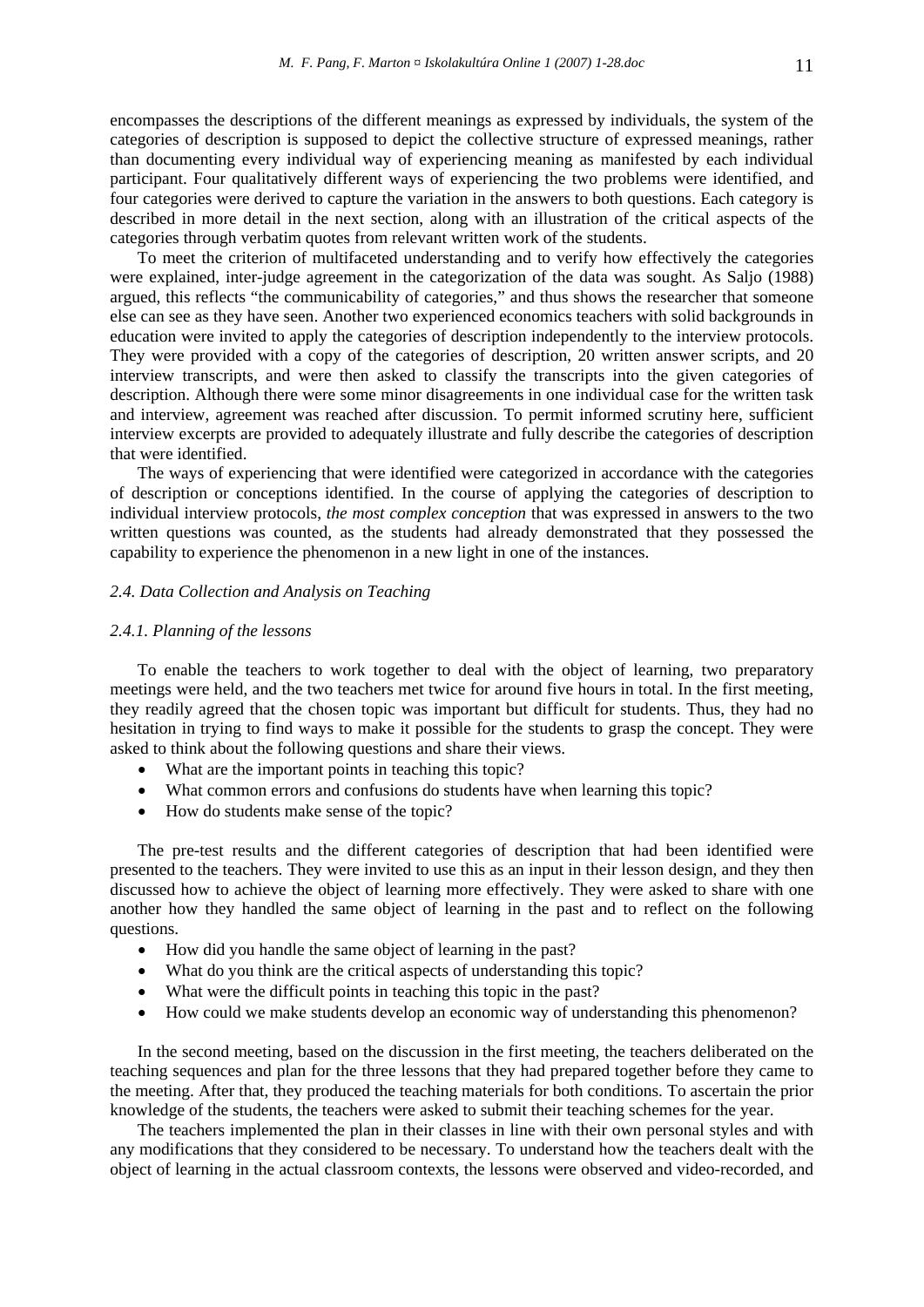field notes were taken. The lessons were transcribed verbatim by student helpers and checked by a research assistant and the first author of this paper to ensure accuracy.

As has been mentioned, both teachers taught one class according to condition  $A_1$  and one class according to condition  $A_2$ .

### *2.4.2. Analyzing the lessons*

The analytical framework of variation was adopted to analyze the teaching data. Attention was paid to the qualitatively different ways in which the teachers handled the same object of learning. Instead of giving a detailed account of the process of teaching, the main focus of the analysis of the classroom data was on the patterns of variation and invariance constituted in the lessons – i.e. those aspects that were focused upon, the aspects that were varied simultaneously, and the aspects that remained invariant. The similarities and differences were identified in the patterns of variation and invariance in the critical features that were found between the two conditions and within each condition in the lessons. The analysis of the teaching data was supplemented by other sources of data, such as from the preparatory meetings, the interviews with the teachers, the lesson plans that were submitted, and the field notes that were made.

#### **3. Results**

#### *3.1. Categories of description – pre-tests*

Four qualitatively different ways of understanding changes in price were identified before the lesson started, and are ordered here in increasing order of complexity. This is the first qualitative result of the study.

## *3.1.1. Change in Demand Only*

The change in price was related to the change in demand for the good, which was caused by a change in the conditions of the market in which the good was sold. For instance, the commodity became more popular, people become more frightened to buy the goods, or there were more substitutes available in the market. In the case of this conception, the answers that were given by the students were characterized by a concern about the extent to which consumers would change their consumption plans, which would affect the price. The following written answer demonstrates this way of understanding.

*"As the H5N1 virus was found in live chickens, people's desire to eat chicken dropped a great deal, and fewer people bought live chickens. The reason why the price of live chickens fell was psychological. From the newspaper, people learned that there were 18 reported cases and 6 people killed by this new virus. People were very frightened that they might get this disease by buying live chickens. No one dared to eat live chickens and no one bought live chickens in the market, and so their price fell."* 

### *3.1.2. Change in Supply Only*

The change in price was related to the change in the supply of the good, which resulted from the change in the supply conditions of the market in which the good was sold, such as there being more suppliers in the market or changes in the cost of producing the good. The answers that were given by the students were characterized by a concern about the extent to which suppliers would change their supply plans, which would eventually affect the price. The following answer illustrates this conception.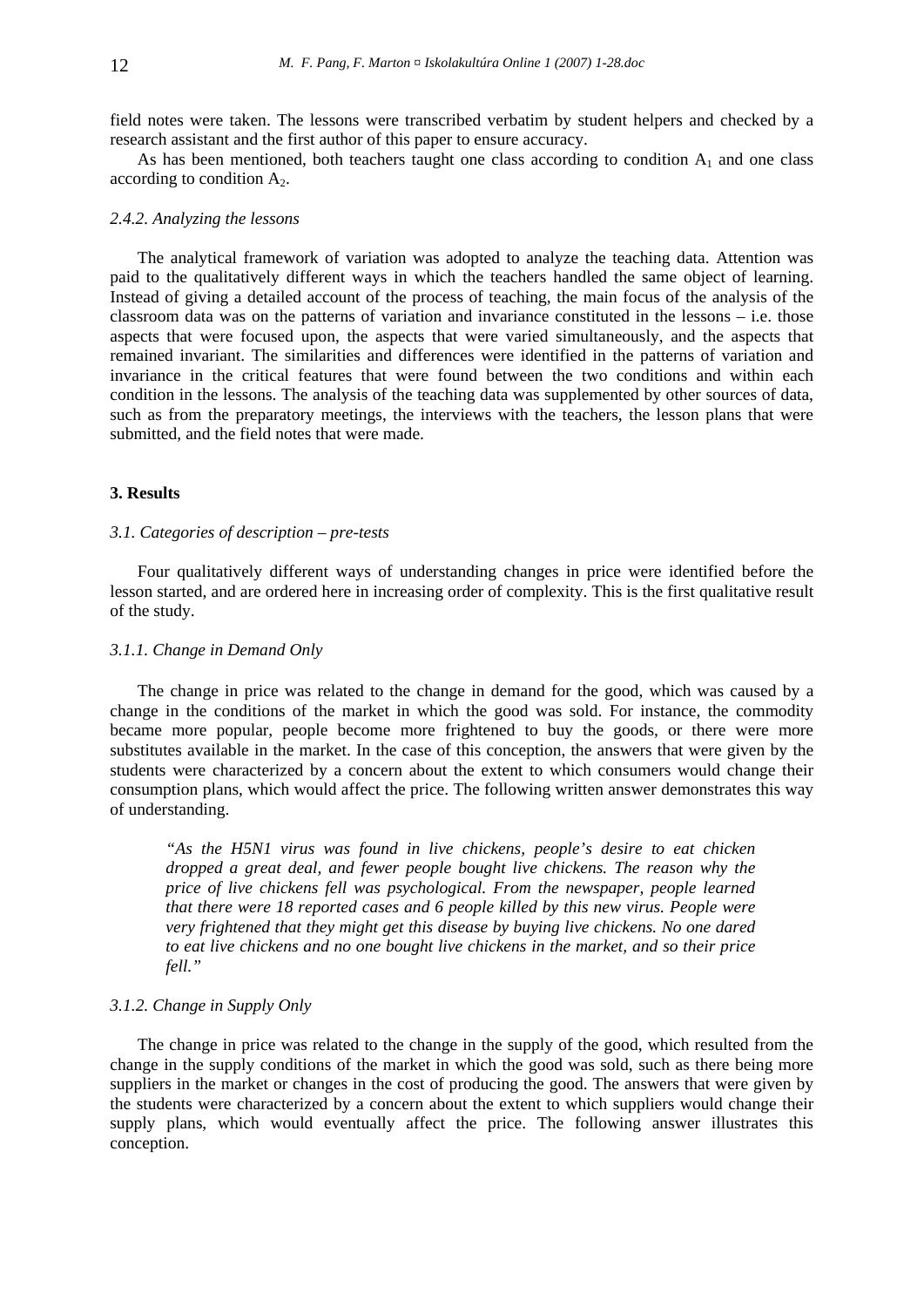*"The price of live chickens was high before the new bird virus H5N1 because the supplies were mainly local. Although all of the live chickens in Hong Kong were killed, the new supplies came from mainland China. That means that the cost of production was lower because the price of importing live chickens from China was lower. Therefore, the new price of live chickens was lower."* 

## *3.1.3. Change in Both Demand and Supply (without comparing their magnitude of change)*

The change in price here depended on the simultaneous interaction of the change in the demand and supply of the good, without considering the relative magnitude of the change in demand and supply. The simultaneous discernment of the elements that related to a change in both demand and supply characterized all of the answers that indicated this conception. On the demand side, the elements that were discerned were the change in people's willingness to buy the commodity and the change in the availability of substitutes in the market. On the supply side, the identified elements included the change in the level of stock and the change in the number of sellers. However, students who exhibited this conception did not attempt to compare the change in magnitude between demand and supply. The following is an example that was drawn from answers to one of the two questions.

*"Because of the bird flu crisis, many people were afraid of getting the H5N1 virus from live chickens. At the same time, live chicken hawkers also dared not buy much from the wholesalers. Thus, there were fewer live chickens in the market. However, the price did not rise but fell. As many people were scared and did not want to buy live chickens, although there were fewer chicken in the market, the price dropped instead."* 

#### *3.1.4. Change in both demand and supply (taking into account the relative magnitudes of change)*

The change in price was seen as a function of the simultaneous interaction between the change in demand and supply, as well as the relative magnitude of the change in both demand and supply. The objects of awareness of the students were the three dimensions of variation that had been identified: the change in demand, change in supply, and their relative magnitude of change. The following excerpt provides a good illustration of this.

*"Because the government killed 1.2 million live chickens, the supply of live chickens decreased, but people in Hong Kong were unwilling to buy chickens because they were afraid of getting the H5N1 virus, and therefore the demand and supply both decreased. In this case, we need to see what decreased more. Although the supply decreased, the demand decreased more, therefore the price of live chickens did not go up but fell".* 

#### *3.2. Pre-test distribution across categories*

The frequency distribution of the conceptions between the two conditions in the pre-test is shown in Table 2.

As we can see, all of the students considered the market mechanism, but only three of the students discerned the relative magnitude of the changes in demand and supply (Category D). Judging from the results, the ability to make sense of market price changes by taking into account the relative magnitude of change in demand and supply is a novel but worthwhile ability for practically all students in both conditions.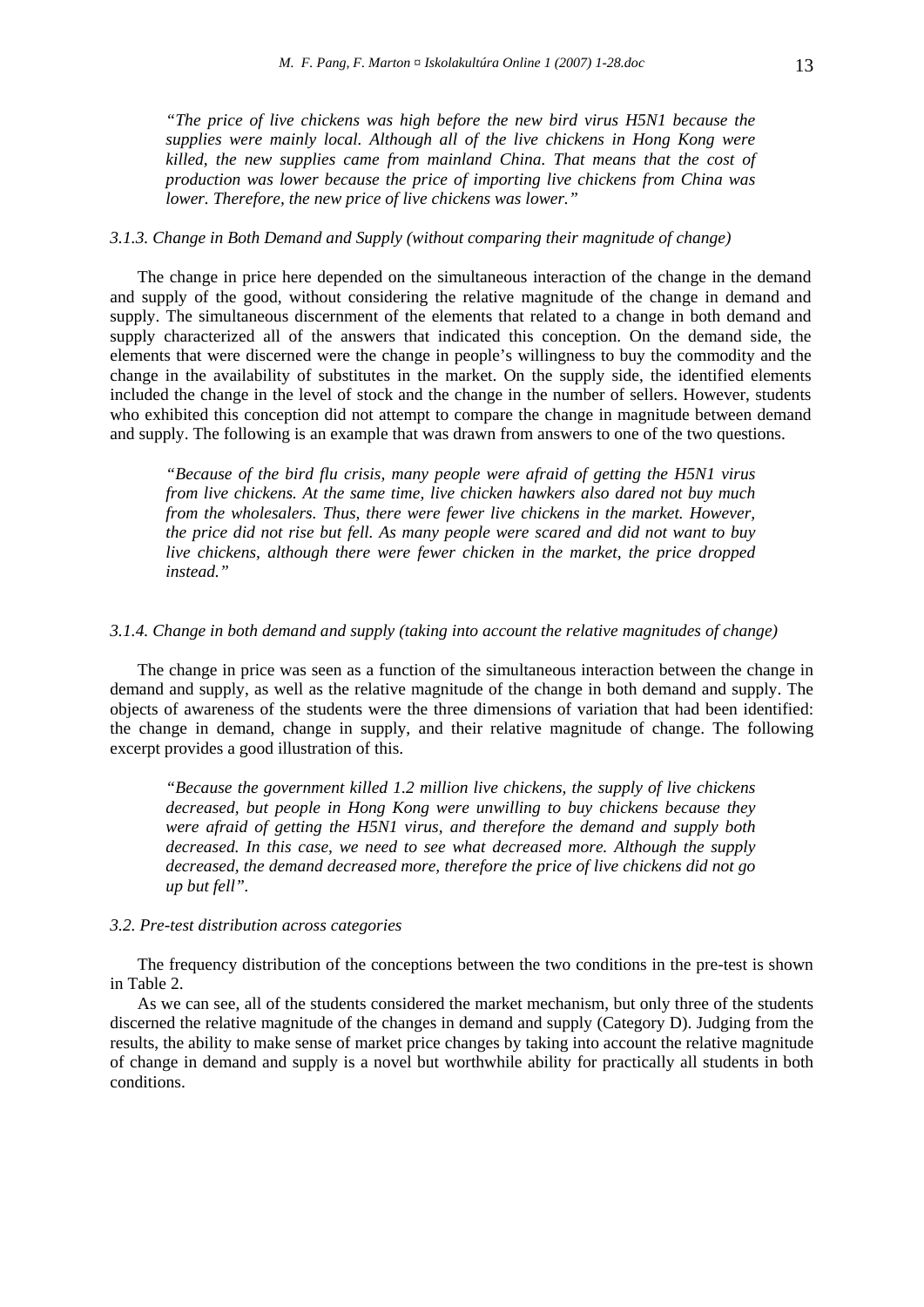|            | Condition $A_1$ and B<br>(77 students) |            | Condition $A_2$ and B<br>(74 students) |            |
|------------|----------------------------------------|------------|----------------------------------------|------------|
|            |                                        |            |                                        |            |
| Conception | <b>Occurrence</b>                      | Percentage | <b>Occurrence</b>                      | Percentage |
| A          | 30                                     | 39.0%      | 25                                     | 33.8%      |
|            |                                        | 1.3%       |                                        | 1.4%       |
|            | 46                                     | 59.7%      | 45                                     | 44.6%      |
|            |                                        | 0.0%       |                                        | 3.0%       |

# *Table 2 Distribution of Conceptions in the Written Task – Pre-test*

*Chi-square = 3.407 (df = 3) (p = 0.333, i.e., p > 0.05)* 

## *3.3. The lesson plans*

Drawing from their own experience and the results of the pre-test, the teachers developed two lesson plans, one for each condition.

## *3.3.1. Lesson plan for condition A1*

As has been mentioned to provide the students with a meaningful context for the abstract economic concept, the teachers decided to present the case study of the face mask market when SARS hit Hong Kong to exemplify how a simultaneous change in demand and supply would affect the price of a commodity in a context with which the students had direct experience. According to the plan, a worksheet on the face mask market during the SARS period would be distributed to the students.

Having one case study for the different lessons was thought to afford a better focus on how the interaction between a change in demand and supply affects price change, rather than on the product itself.

The first part of the worksheet tried to separate the change in demand from the change in supply. The supply was kept unchanged or invariant, and only the demand was changed. By referring to the various scenarios as portrayed by the relevant news clippings, the demand for face masks was shown to first increase moderately, then further increase greatly, and finally decrease. Thus, a variation could be constructed that highlighted the absolute magnitude of change in demand while the supply was kept constant and in the background. The ultimate aim, of course, was to help students to relate the absolute magnitude of change in demand to the change in price, so that they could discover the principle that given a constant supply, the larger the absolute magnitude of change in demand, the greater the effect on the change in price. The adjustment mechanism would then be presented graphically to the students.

After that, the teacher would introduce a similar treatment to look at supply while keeping demand invariant with the selection of news clippings that related to a change in the supply of face masks only. The supply was shown to change in varying absolute magnitude by first increasing to a small extent, then increasing greatly, and eventually decreasing, so that students could discern how a change in supply of varying magnitudes would affect the price of face masks. This was aimed at drawing the attention of the students to how the absolute magnitude of change in supply affects the change in price. Again, a graph would be used to summarize the adjustment mechanism.

The teacher would then raise the following thought-provoking question for students to think about.

"Read the news extracts below and answer the question that follows.

*In the Shatin district where the Prince of Wales Hospital is situated (where SARS broke out), the demand for face masks soared rapidly. A pharmacy shop, which usually sells no more than one face mask a day, recorded a tremendous jump in sales of 40 to 50 face masks yesterday. Some pharmacies even sold more than 200 pieces a*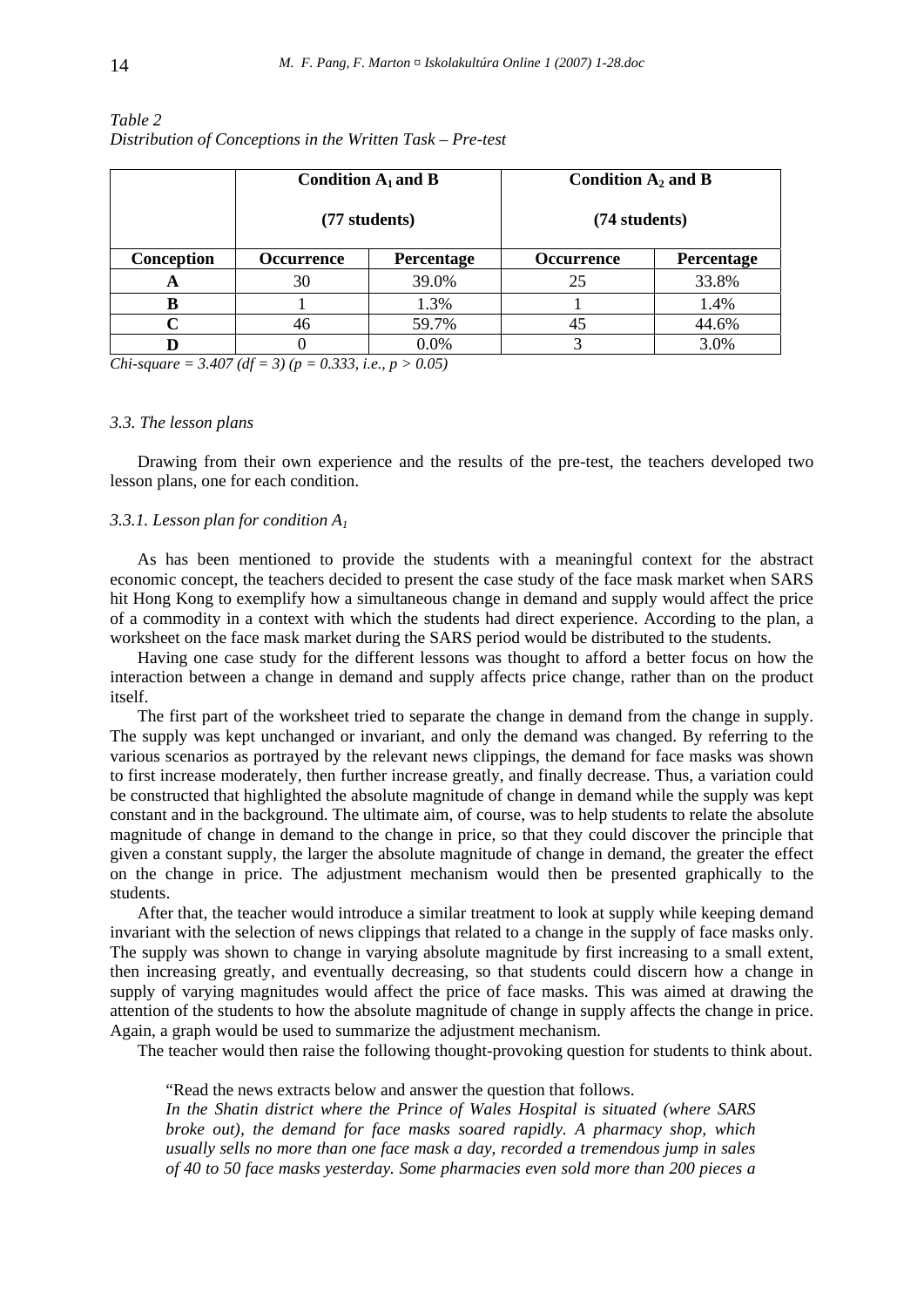day. The shops had contacted the suppliers to replenish the inventory, but according *to the suppliers, it takes time for them to manufacture such a huge amount of face masks to cope with the sharp increase in demand within such a short period. What they did was to supply their existing small amount of inventory to the market to help alleviate the acute shortage problem. As a result, it was found that in one of the shops the price of face masks (the 8210 model manufactured by 3M) had doubled to \$25 a piece.* 

Despite the increase in the supply of masks, the price of masks did not drop, but rose instead. Can you explain the phenomenon with the aid of a supply and demand diagram?"

This paradox would serve to show that a change in supply or demand alone sometimes cannot account for the economic phenomenon that was observed, and this would be used as a springboard to introduce the case in which a simultaneous change in demand and supply is involved. Having introduced the cases in which either the absolute magnitude of change in demand or that of supply varied earlier, the teachers consciously *fused* the variation in both respects simultaneously, with a view to achieving what the teachers had originally discussed, removing the difficulty that students had in conceptualizing the idea of "relativity." This was to help students to understand what was identified as critical in the economic way of understanding this economic phenomenon, namely, the relative magnitude of the changes in demand and supply.

First, the teacher would ask the students to suggest why the price of face masks still rose despite the fact that the supply had greatly increased. Some students were expected to guess that the increase in demand for face masks might be larger than the increase in supply, but that they would not be able to explain it systematically using a supply-demand diagram. The teacher would then present a graphical representation of this particular case to the students and emphasize that when both demand and supply increase at the same time, and the increase in demand is greater than the increase in supply, the price will rise.

The teacher would then present the students with a challenge by asking them whether the price would necessarily increase if both demand and supply increased at the same time. Hopefully, some students would be able to say that when the increase in demand for a good is less than the increase in supply, the price will fall. The teacher would then show a diagram to the students to demonstrate how the mechanism works. Finally, the teacher would ask the students about the conditions under which the price would remain unchanged when both demand and supply increase simultaneously. This would be a bit more difficult for students, and in case they could not answer correctly that this occurs when the increase in demand is equal to the increase in supply, the teacher would supply the answer and show it in another diagram.

By inviting students to explore the *three contrasting cases* with the aid of three separate diagrams (see Figure 4), it was intended that the teacher would introduce simultaneous variation in the relative magnitude of an increase in both demand and supply to show that when the magnitude of the increase in demand is greater/smaller/equal to the magnitude of the increase in supply, then the price will increase/decrease/remain unchanged. In this way, it is hoped that students will be able to discern the critical aspect of the object of learning, which is the relative change of magnitude in demand and supply by experiencing the variation in this particular dimension.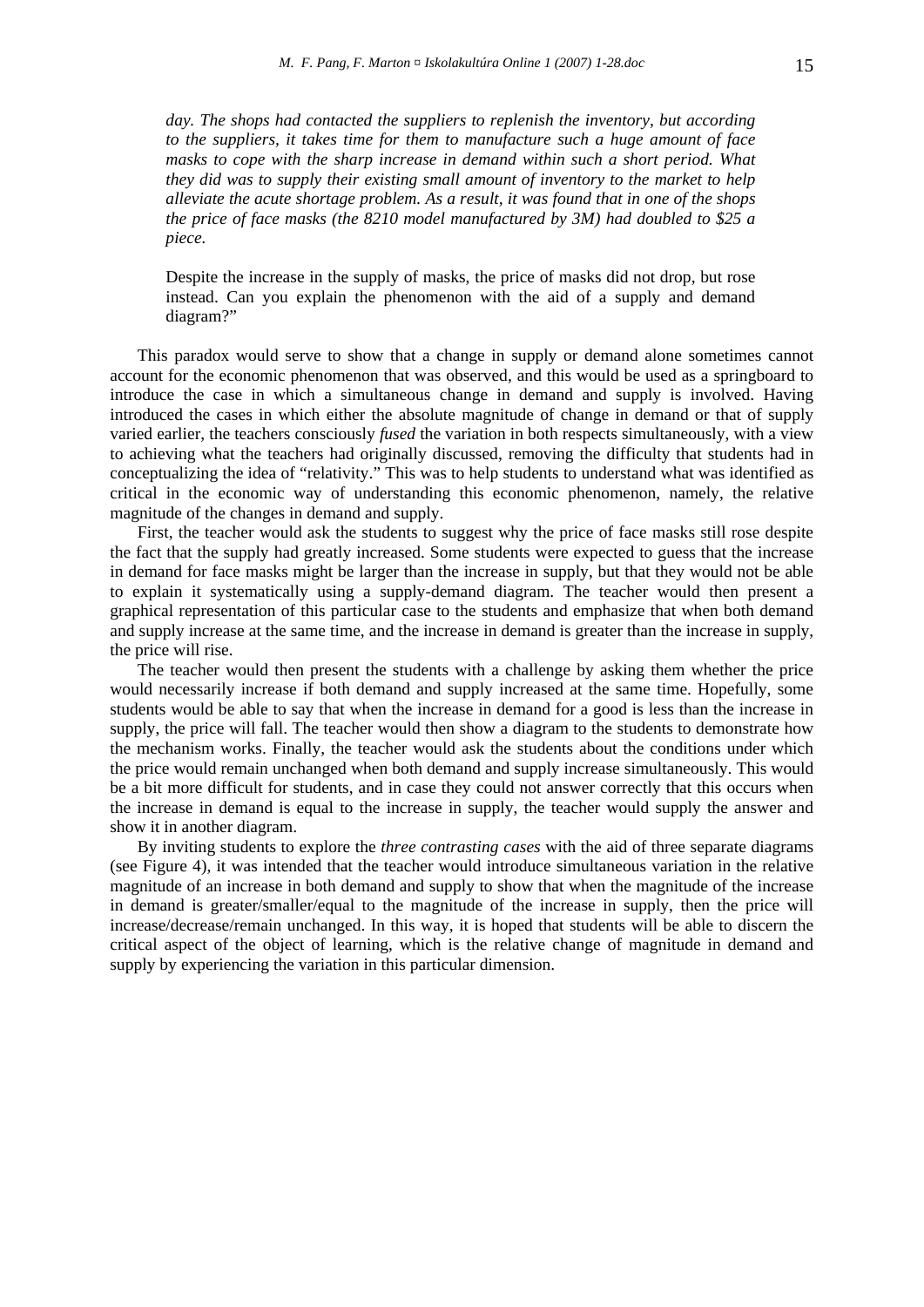

*Figure 4 Three constrasting cases shown to students*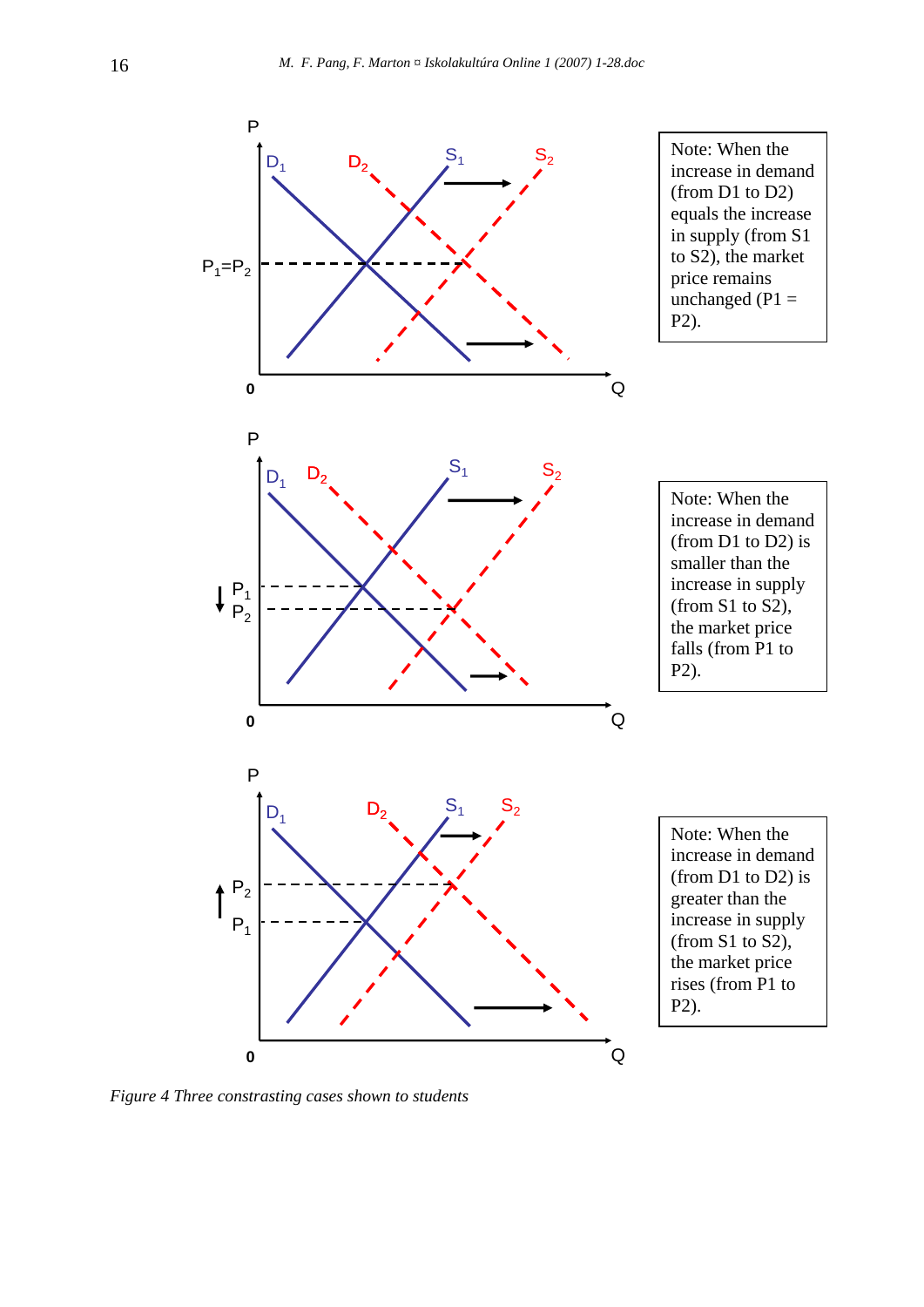Instead of following condition  $A_1$  in distributing a worksheet that aims to separate the effect of a change in demand or supply on price, to begin with the teacher would have a very short revision session to help students recap their previous knowledge about demand and supply analysis, that is, that market price is determined by the interaction between demand and supply.

Students would then be assigned to groups of four to discuss how the price of face masks changed over the four periods in accordance with the price trend that is shown in the chart given utilizing the provided news clippings, which would be embedded with a simultaneous change in demand and supply for each period. It should be noted that the news clippings would be the same as those used in the first part of the lesson in condition  $A_1$  in which the clippings that relate to the demand- and supplyside would be presented to the students separately. Afterwards, each group would be asked to present their discussion results and possibly any diagrams that they have drawn to the whole class and the teacher would give brief feedback on their presentation. After that, the teacher would account for the price changes in these various situations by employing the three separate diagrams (see Figure 4). In this way, the teacher would introduce simultaneous variation in the relative magnitude of increase in both demand and supply: that is, when the magnitude of increase in demand is greater/smaller/equal to the magnitude of increase in supply, then the price will increase/decrease/remain unchanged. The attention of students would be directed to the critical aspect of the object of learning, which is the relative change of magnitude in demand and supply.

# *3.3.3. Formal Teaching Part (B) - Common to both conditions A1 and A2*

To enable students to develop a systematic method for handling similar problems, the teacher would start the *formal teaching* of the economic concept. With the use of the table (see Figure 5), the teacher would help students to consider the problem by separately decomposing the effects on price of changes in demand and supply first, and then consider the combined effects of the two forces to determine the overall effect of a simultaneous change in demand and supply on price.

|                                               | <b>Effect on Price</b>                                                              |
|-----------------------------------------------|-------------------------------------------------------------------------------------|
| Supply $\uparrow$                             | (Increase/Decrease)                                                                 |
| Demand $\uparrow$                             | (Increase/Decrease)                                                                 |
| Supply $\uparrow$<br>$+$<br>Demand $\uparrow$ | a. Price $\uparrow$ if<br>b. Price $\downarrow$ if<br>c. Price remains unchanged if |

#### **Complete the following table.**

Conclusion: If both the demand for and supply of a commodity increase, then the change in the price depends on the relative magnitude of the increase in supply and demand.

*Figure 5 A table used in the formal teaching phase of an economic concept*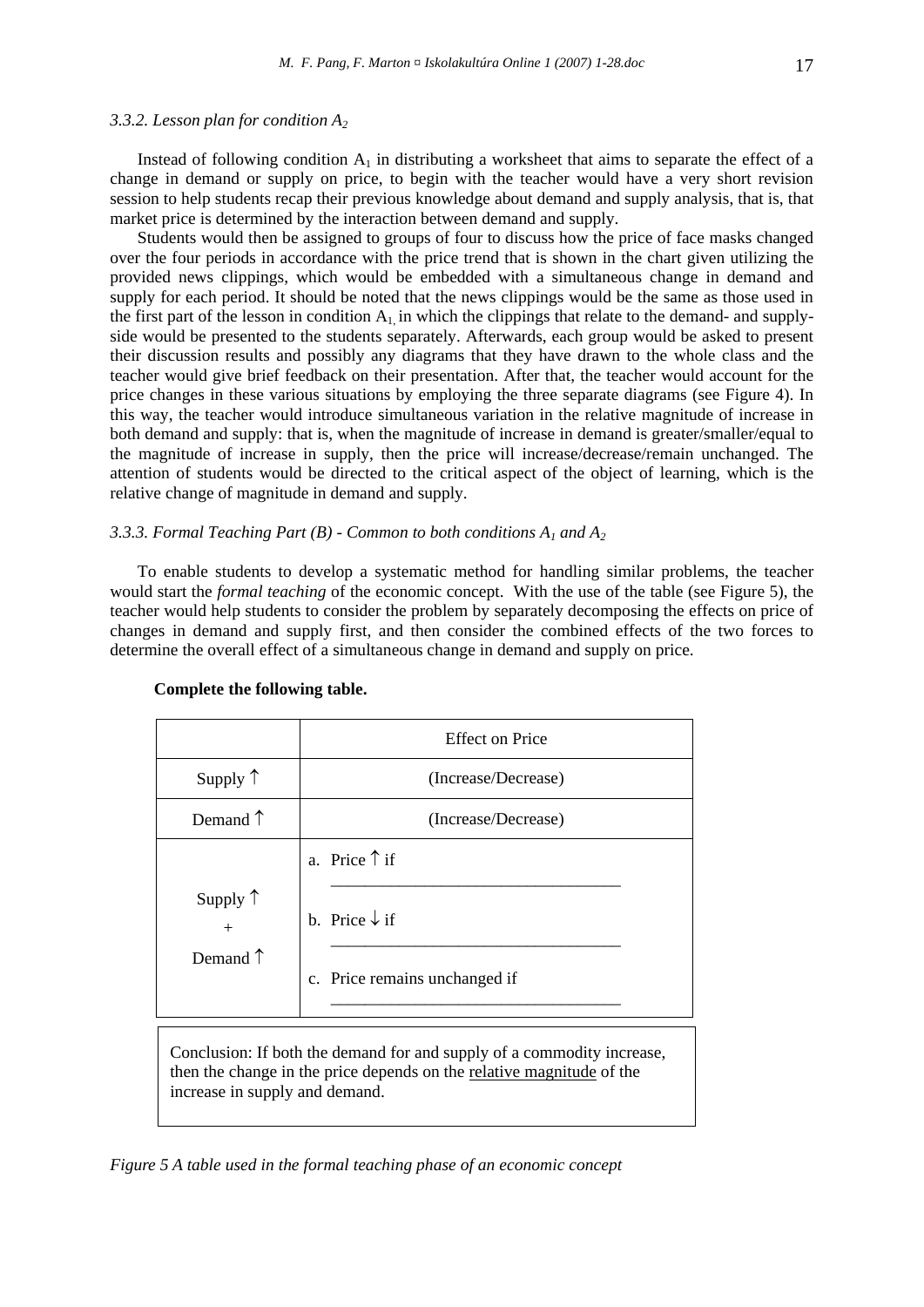As has been described section (see pp. 7-8), the simultaneous increase in demand and supply can be decomposed into the following three steps. First, when only the demand increases, the price increases; second, when only the supply increases, the price decreases; and finally, when both the demand and supply increase at the same time, the effect on the price will therefore depend on the relative magnitude of the change in the supply and demand, because the effects of increases in demand and supply on price are opposite. By examining whether the increase in demand is greater than, equal to, or less than the increase in supply, students would be guided to develop a formal procedure for handling similar problems by considering systematically whether the increase in demand is greater than, equal to, or less than the increase in supply when predicting the direction of a change in price.

Furthermore, to help the students to conceptualize the notion of relative change in magnitude in a more effective manner, the teacher would put the three contrasting cases into one diagram and demonstrate the *simultaneous changes* in the relative magnitude of the changes in demand and supply, as shown in Figure 6. Students would be guided to pay attention to the possible differences between the magnitude of the shifts in the demand and supply curves and to find out that a change in price is a function of the changes in the relative magnitude of the changes in supply and demand by comparing the magnitudes of the shifts of demand and supply curves in the diagram to discern the critical aspect of the "relative magnitude of the changes in demand and supply" graphically.



Note: The original equilibrium market price is P, where D intersects with S. Given an increase in demand (from D to D'), the market price rises (from P to P') when the increase in supply (from S to S') is less than that of demand. The market price then becomes the same as the original equilibrium price (P) when the increase in supply (from S to S'') is equal to that of demand. Finally, the market price falls (from P to P'') when the increase in supply (from S to S''') is greater than that of demand.

*Figure 6 Simultaneous changes shown to students in the formal teaching phase* 

The teacher would then provide students with the reverse case (when both demand and supply decrease), and would follow the same strategy that was used in the case of a simultaneous increase in demand and supply to demonstrate the various contrasting cases. Furthermore, the teacher would introduce the cases when demand and supply change in opposite directions, that is, when demand increases and supply decreases or when demand decreases and supply increases, in which there is a definite answer as to the direction of the price change (as the changes of the two curves affect the price in the same direction). This serves as a good contrast to the previous cases, in which both demand and supply changed simultaneously in the same direction, which would draw the focal awareness of the students toward the importance of the critical feature of the relative magnitude of the changes in demand and supply when determining a price change. (see Figure 7)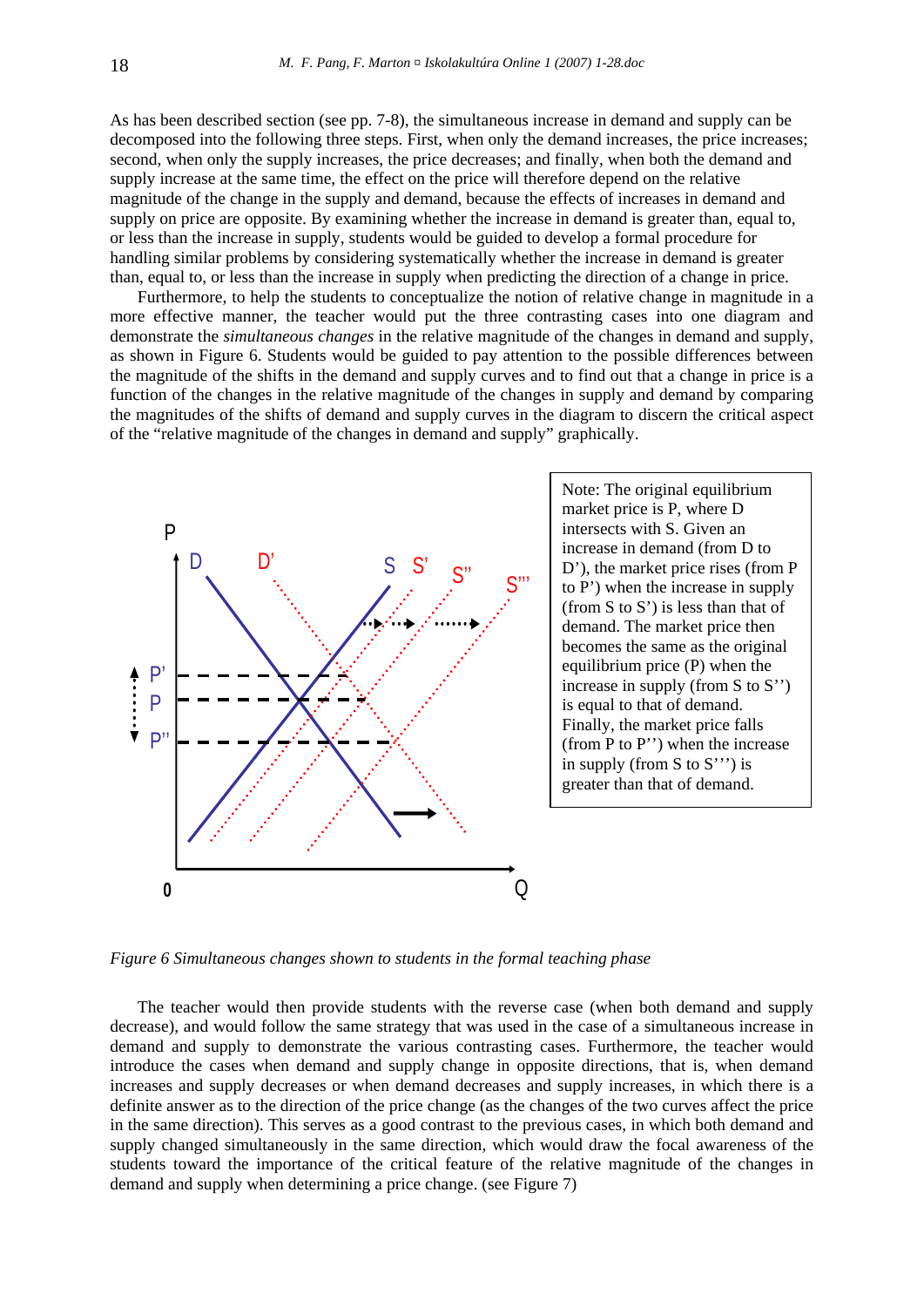# **When demand and supply change in the opposite direction:**



**Complete the following table.** 

|                     | <b>Effect on Price</b> |
|---------------------|------------------------|
| Supply $\uparrow$   | (Increase/Decrease)    |
| Demand $\downarrow$ | (Increase/Decrease)    |
| Supply $\uparrow$   |                        |
| $^{+}$              | (Increase/Decrease)    |
| Demand $\downarrow$ |                        |
| Supply $\downarrow$ | (Increase/Decrease)    |
| Demand $\uparrow$   | (Increase/Decrease)    |
| Supply $\downarrow$ |                        |
| $+$                 | (Increase/Decrease)    |
| Demand T            |                        |

**Conclusion: If demand and supply changes in the opposite direction, then the change in the price depends on the direction of the changes in the supply and the demand.** 

*Figure 7 Table and figure shown to students illustrating cases when demand and supply change in opposite directions* 

To consolidate and ascertain the extent of learning, the students would be asked to solve two problems that would be based on the news extracts about the face mask market during the SARS outbreak. One problem would involve a situation in which the increase in demand for face masks is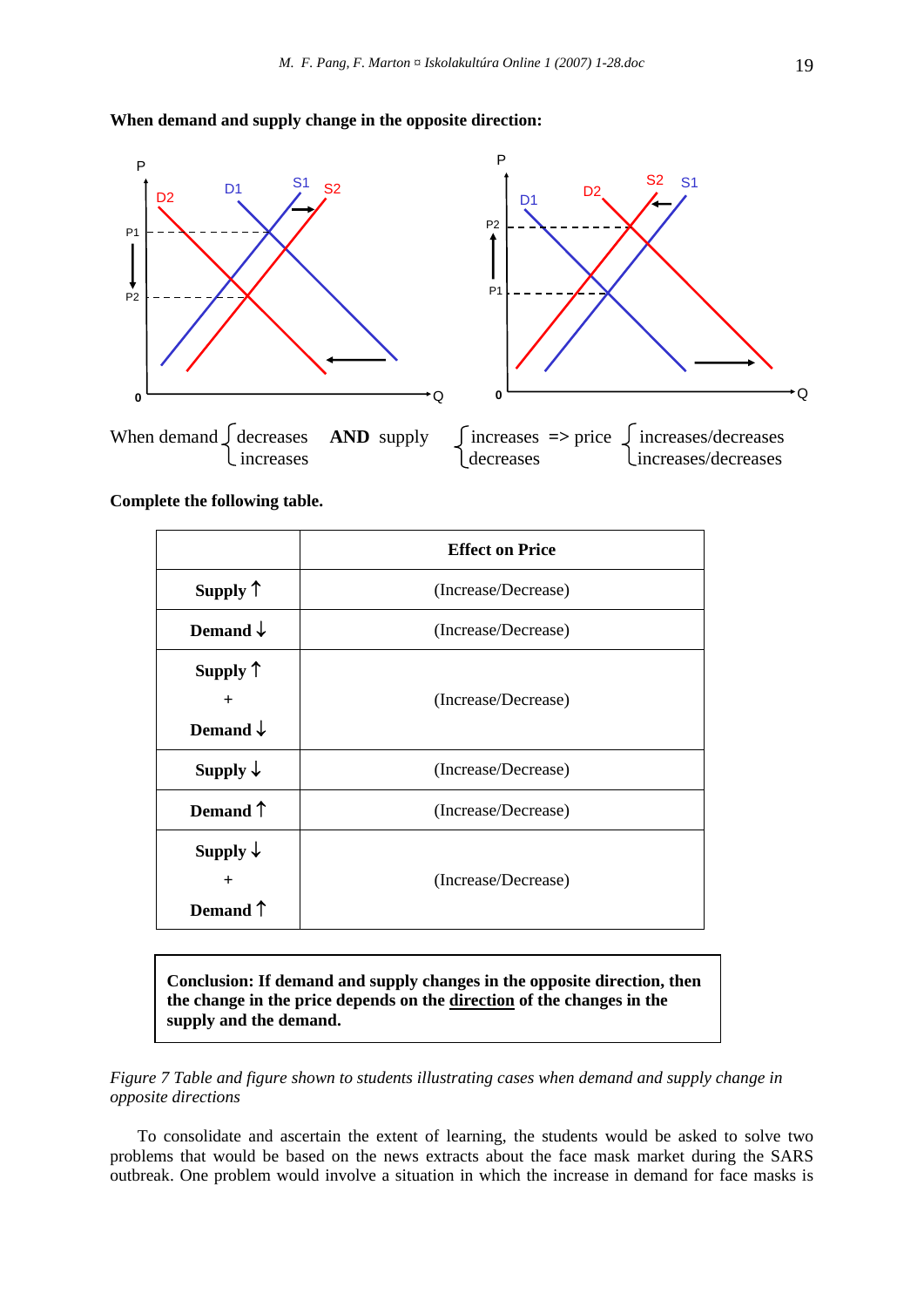less than the increase in supply, which would result in a drop in price, and in the other there would be an increase in the supply of face mask together with a decrease in demand, which would result in a fall in price.

To enable the students to apply the economic concepts that they have learnt to other contexts, two novel problems using other examples would be devised in which a simultaneous change in demand and supply would be embedded as follows.

"Due to advances in technology, the cost of producing VCD players has been reduced, but at the same time the use of DVD players has become more popular in Hong Kong. How would the price of VCD players be affected as a result of these changes? Explain the phenomenon with the aid of a supply-demand diagram."

"In Hong Kong, the price of private housing units dropped after the financial crisis in 1997. To boost the property market, the government stopped the sale of land for residential use. However, property prices have continued to fall over the last few years. Can you explain this phenomenon with the aid of a supply-demand diagram?"

Finally, after checking the answers with the students, the teacher would conclude by restating the key points of the lessons and by drawing the attention of the students to the object of learning.

Above all, the critical difference between the two conditions was that during the first part of the lessons, teachers in condition  $A_2$  would invite students to deal with some complex real-life scenarios without the teacher's help to tease out the critical aspects of the object of learning through the initial separation of the two, whereas the teacher in condition  $A_1$  would introduce the sequential variation of the critical aspects and perform the separation task for the students. For the formal teaching part of the lessons, both conditions would be exposed to the same common lesson design and teaching materials.

#### *3.4. Carrying out the lessons*

The lesson plans serve to demonstrate the intended object of learning, but it is the enacted object of learning that affects student learning*.* Whether the intended object of learning was actually enacted in the classrooms hinged on a number of contingencies, such as immediate feedback from the students and the understanding of the lesson plan by the teachers. When it came to the actual classroom teaching, aside from the lesson plans, some of the teachers did less than was stated in the plan, whereas others expanded the original schedule of work. Consequently, it was not uncommon to identify a gap between the intended and enacted object of learning.

In accordance with our framework of variation, the lessons are described in terms of what was varied and what was kept invariant in the classroom teaching, and the different relevant dimensions form a space of variation or, to phrase it differently, a space of learning (see Marton, Tsui *et al.* 2004). As there was a difference between the classes within the same condition, intra-condition comparison was made of the enactment of the two lesson plans.

# *3.4.1. Condition A1 and B - Teacher 1*

Teacher 1 in Class A followed the lesson plan faithfully, and carried out every major step. The only observed discrepancy between the enacted and intended objects of learning was that when the teacher introduced the variation in the absolute magnitude of change in supply he used one more example of a vegetable, in addition to the face mask example stated in the lesson plan, to illustrate how a decrease in its supply after a typhoon would cause a rise in the price, as he realized that some of the students might not have grasped the relationship between a change in supply and its effects on price.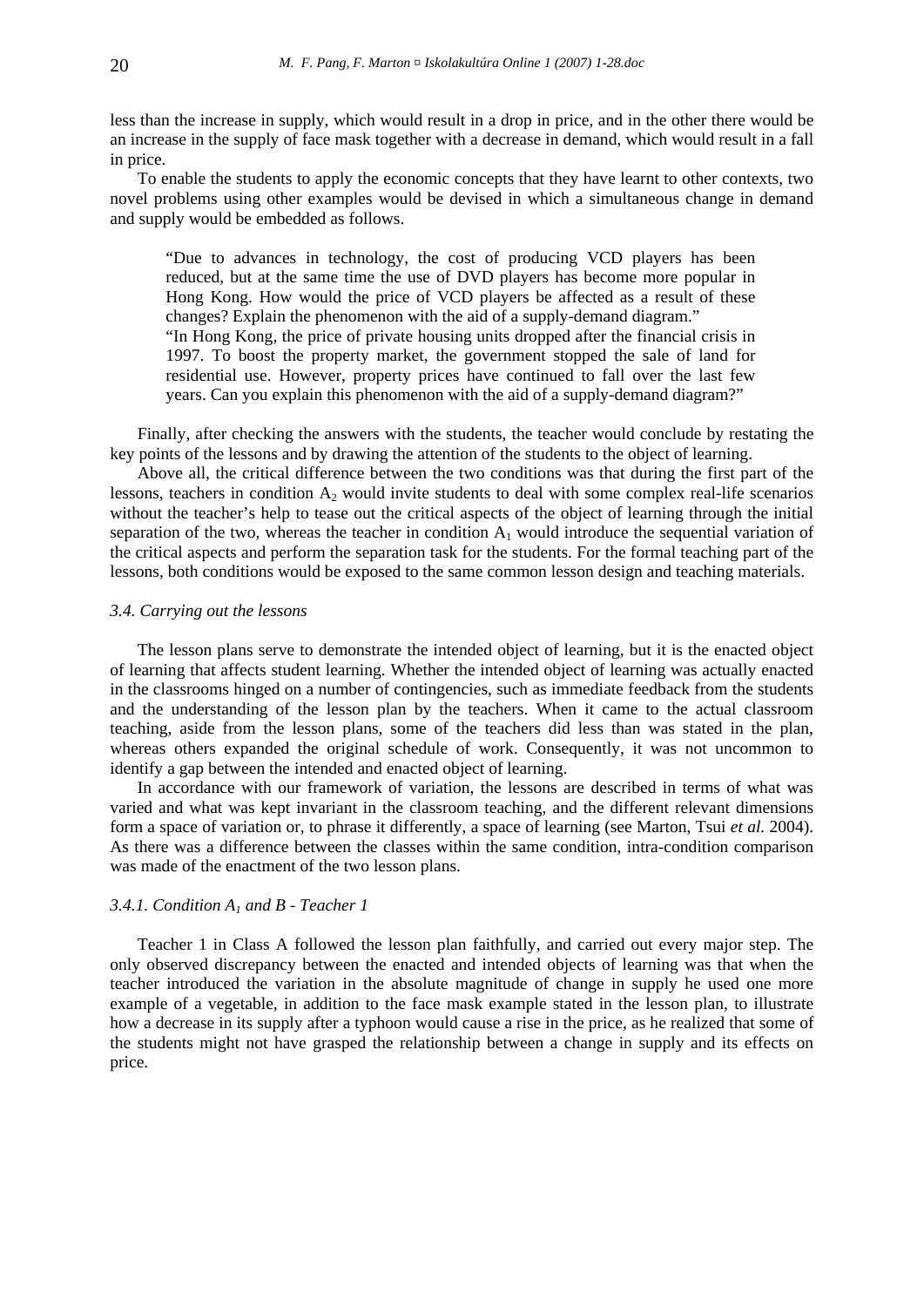#### *3.4.2. Condition A1 and B - Teacher 2*

Teacher 2 observed Teacher 1's lesson, and there was a discussion afterwards that resulted in some changes in the intended and enacted objects of learning. Nevertheless, the lesson that was conducted by Teacher 2 was very close to that conducted by Teacher 1, who had followed the lesson plan closely. There were only two major differences in the enacted object of learning between the two teachers.

Teacher 2 kept the context of the study invariant by using the same goods (face masks) throughout the lessons without adding any other examples to exemplify the concepts, whereas Teacher 1 had used the extra example of the vegetable to show how a decrease in supply would raise the price of a commodity.

The most important difference that was observed, however, was in how the simultaneous changes in the relative changes of magnitude in demand and supply were represented. After observing the lessons of Teacher 1, Teacher 2 decided to devise a computer program to demonstrate the dynamic changes in the relative magnitude of the changes in demand and supply. Instead of using the blackboard, the teacher used information technology in such a way that the simultaneous movements of the two curves were exhibited in a *dynamic* manner to show the relationship between the relative magnitude of the changes in demand and supply and price changes. The change in price was shown to be dependent on changes in the relative magnitude of the changes in supply and demand, as was shown by the continuous movements of the supply and demand curves (see Figure 8). This representation enabled the students to experience the simultaneous variation in both of the aspects more readily and directly.

## *3.4.3. Condition A2 and B - Teacher 1*

Teacher 1 carried out the lesson plan successfully without much deviation from the intended object of learning. However, because of the time constraints, only two groups were invited to present their findings to the class. On the whole, Teacher 1 performed more or less in the same way in the formal teaching part of the lessons as he did for condition  $A<sub>1</sub>$ , and also used the vegetable example to help students to grasp how a decrease in supply would cause an increase in price.

## *3.4.4. Condition A2 and B - Teacher 2*

The lesson that was conducted by Teacher 2 was very close to the lesson of Teacher 1, who had followed the lesson plan closely. There were only two major differences in the enacted object of learning between the two teachers.

First, Teacher 2 kept the context of the study invariant by using the same goods (face masks) throughout the lessons without adding any other examples to exemplify the concepts, whereas Teacher 1 had used the extra example of the vegetable to show how a decrease in supply would raise the price of a commodity.

Second, the teacher spent more time on the group discussion and presentation, in which 8 of the 11 groups presented their discussion results to the whole class. As a result, he had a slightly tight teaching schedule, and conducted the formal teaching part more swiftly compared to condition  $A<sub>1</sub>$ . He did not make use of information technology to illustrate the dynamic change in the relative changes of magnitude in demand and supply as he did in condition  $A<sub>1</sub>$ , but instead he simply used the blackboard to demonstrate this concept to the students.

Judging from the student presentations in these two classes, most of the groups were unable to discern the critical feature of the object of learning from the group discussion task, and a number of students focused on the demand aspect but missed the supply aspect. This may be due to the fact that students are generally inclined to put their focal awareness on the demand-side information but to overlook the supply-side information, as they have a rich experience of being consumers but not of being producers. Surprisingly, one group of students in the class that was taken by Teacher 2 attempted to separate out the critical features of the object of learning from the complicated real-life incidents by themselves, and succeeded in explaining the price changes with the use of a simultaneous change in demand and supply in a supply-demand diagram to some extent.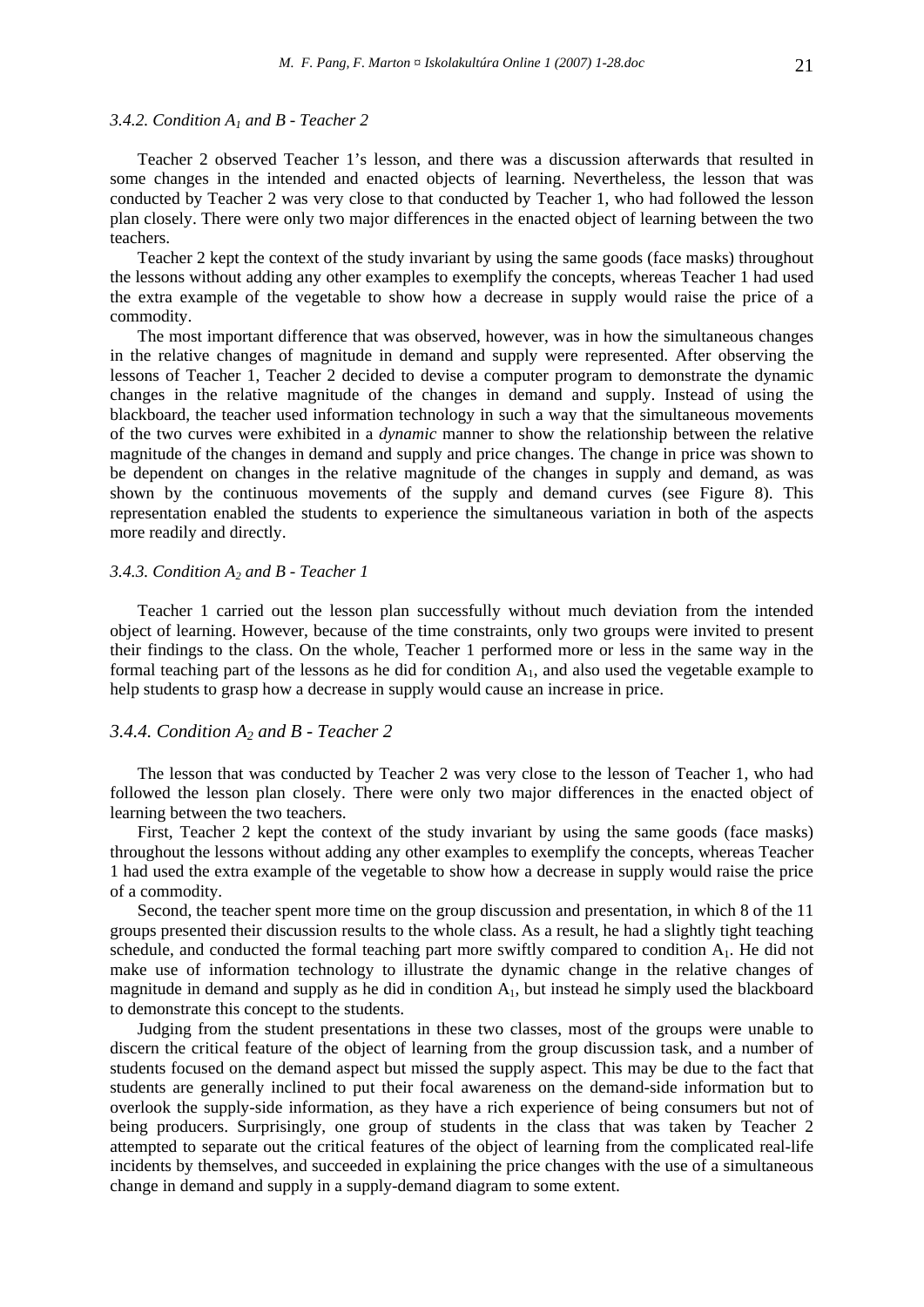The following excerpts from the discussion of this group demonstrate how they tried to separate the irrelevant aspects from the critical features to come up with a similar pattern of variation and invariance to that in condition  $A_1$ . From the following dialogues, the students were found to have been able to discern the relationship between the increase in the demand for face masks, given a constant supply, and the increase in the price from the news clippings provided.

| $S1$ : | During the outbreak of SARS, people began to use face masks, so more people           |
|--------|---------------------------------------------------------------------------------------|
|        | bought face masks. In other words, the whole demand the whole demand curve.           |
|        | shifted to the right; that means the demand increased.                                |
| S3:    | Well, that means because more and more people need to wear masks, but the             |
|        | suppliers $\ldots$                                                                    |
| $S1$ : | Actually, the suppliers were setting the price according to people were how           |
|        | to say they were more willing to buy the thing and they wanted more. More             |
|        | people were ready to pay that price.                                                  |
| S3:    | It turned out that the demand went up.                                                |
| $S1$ : | Yes.                                                                                  |
| S3:    | Then, what happened?                                                                  |
| $S1$ : | Well, as you can see from the incidents here, some people bought 3-4 face masks       |
|        | and some even bought 40-50 masks a day.                                               |
| S3:    | Yes, people rushed for face masks.                                                    |
| $S1$ : | Then, when more and more came to buy masks, the shops began to find that their        |
|        | inventory was used up But (the manufacturers) could not increase the production       |
|        | (of masks) greatly within such a short period to satisfy the great rise in demand. So |
|        | the supply curve did not change as a result of the change in demand. Therefore, the   |
|        | price went up.                                                                        |

However, the students seemed unable to draw their focal attention toward the critical feature of the relative magnitude of the changes in demand and supply and their relationship with the change in price by themselves, as is shown by the following excerpts. Although the students were able to identify from the news clipping that both the demand for and supply of face masks increased during this period, it appeared that they did not try to compare the magnitude of the increase in both demand and supply *explicitly* and link it to the increase in price, as was shown in the price chart that was given them.

| $S1$ : | Yes, in period 3, here it says every citizen was required to wear a mask In the       |
|--------|---------------------------------------------------------------------------------------|
|        | past, people were afraid of getting SARS and quite a lot of people bought masks (but  |
|        | some might not have bought them at all). However, the government then advised         |
|        | everyone to wear a mask. Everybody needed to buy masks for themselves and their       |
|        | families even though some of them might not have had the money to do so.              |
| S3:    | All the schools also needed to buy masks for their students. There was quite a lot of |
|        | demand there.                                                                         |
|        |                                                                                       |
| $S1$ : | That means the demand rose further.                                                   |
| $S3$ : | Agreed.                                                                               |
| $S1$ : | But, here it seems to mention that the supply also increased. The supply should go    |
|        | up It says that they imported 17 million masks into Hong Kong, and therefore          |
|        | the supply increased. More supply of masks indeed.                                    |
| S2:    | Yes, the supply curve shifted to the right.                                           |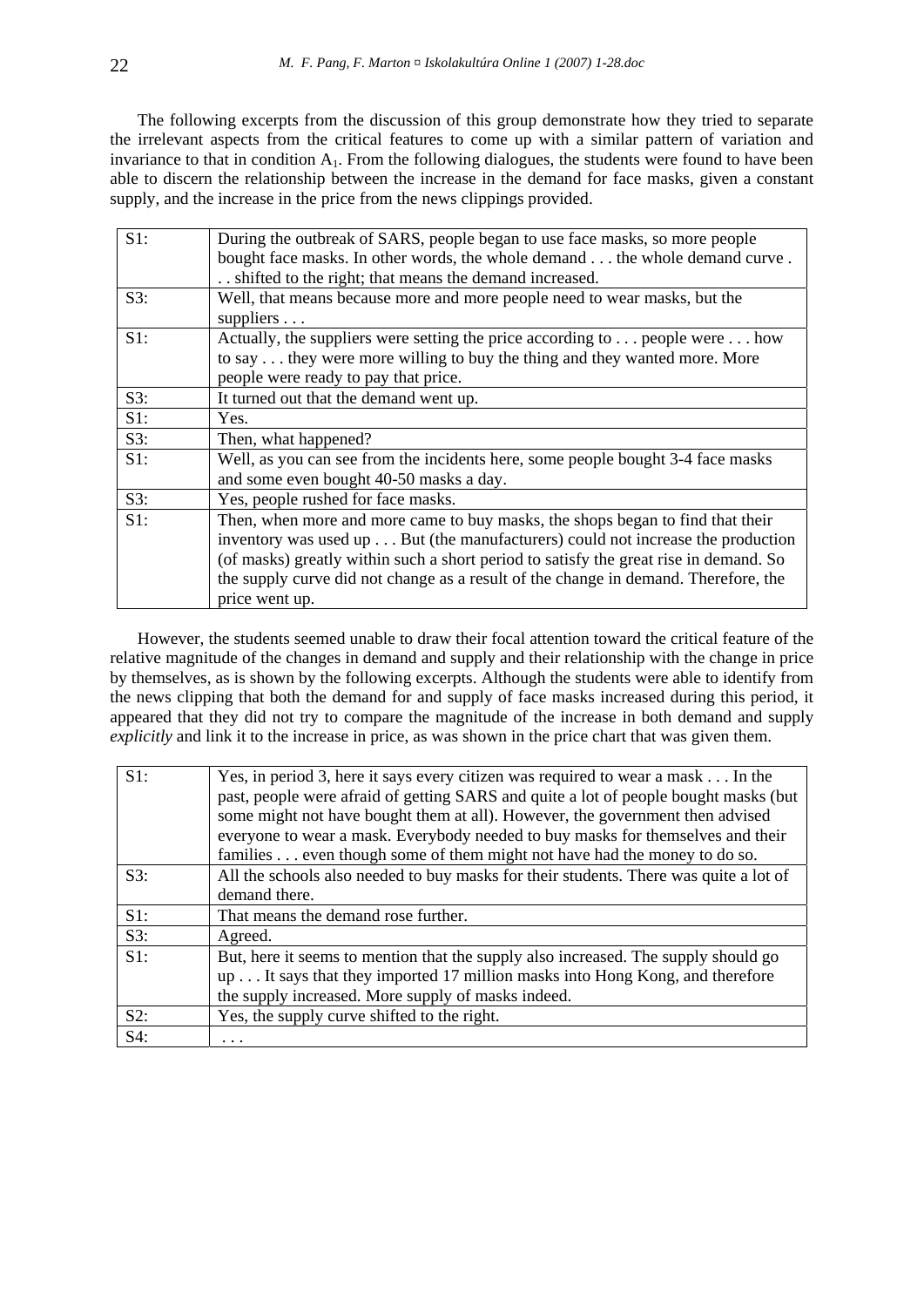#### *3.5. Written post-test*

The learning outcomes in the post-test in terms of the conceptions that were displayed by the students are reported on a group basis, and a comparison is made between the two conditions.

# *Table 3*

| Condition $A_1$ and B |            | Condition $A_2$ and B |            |
|-----------------------|------------|-----------------------|------------|
| (77 students)         |            | (74 students)         |            |
| Occurrence            | Percentage | Occurrence            | Percentage |
|                       | 2.6%       |                       | 4.1%       |
|                       | $0.0\%$    |                       | 0.0%       |
|                       | 7.8%       |                       | 23.0%      |
| 89.6%<br>69           |            | 54                    | 73.0%      |
|                       |            |                       |            |

*Distribution of Conceptions in the Written Post-test* 

*Chi-square = 7.233 (df = 2) (p = 0.027, i.e., p< 0.05)* 

As shown in Table 3, a significant difference was found in the post-test. Of the observed conceptions in condition  $A_1$ , 89.6% belonged to Conception D, that is, the object of learning that was agreed upon by the teachers. This was higher than the percentage for Conception  $D$  in condition  $A_2$ , which was 73.0%. The difference between these two groups in terms of student learning outcomes was found to be statistically significant ( $X^2$   $_2$  = 7.233, p < 0.05), and thus students in condition  $A_1$  on the whole had a higher level of understanding of the economic phenomenon in terms of their capability to discern the critical aspects of the object of learning. They performed better than their counterparts in condition  $A_2$  in the written post-test.

#### *3.6. Written delayed-test*

With regard to the written delayed test, the difference between the two conditions was still substantial, as shown in Table 4.

#### *Table 4*

| Distribution of Conceptions in the Written Delayed-test |  |  |
|---------------------------------------------------------|--|--|
|                                                         |  |  |

|            | Condition $A_1$ and B<br>(77 students) |            | Condition $A_2$ and B<br>(74 students) |            |
|------------|----------------------------------------|------------|----------------------------------------|------------|
| Conception | Occurrence                             | Percentage | Occurrence                             | Percentage |
| A          |                                        | 2.6%       |                                        | 4.1%       |
|            |                                        | 0.0%       |                                        | 0.0%       |
|            |                                        | 10.4%      | 25                                     | 33.8%      |
|            | 87.0%<br>O,                            |            | 54                                     | 62.2%      |

*Chi-square = 12.806 (df = 2) (p = 0.002, i.e. p < 0.01)* 

Students in condition  $A_1$  also outperformed their counterparts in condition  $A_2$ . As can be seen in Table 4, when the most complex conceptions that were manifested by the students are counted, a sizeable difference was found. The students in condition  $A_1$  demonstrated Conception D more often (67 out of 77) than those in condition  $A_2$  (54 out of 74). This difference between the two groups was found to be statistically significant ( $X^2$ <sub>2</sub> = 12.806, p < 0.01).

Above all, the results of this study show that students that belonged to condition  $A_1$  demonstrated a better understanding of the topic after the lessons than their counterparts in condition  $A_2$ , in terms of their ways of experiencing the topic. In the written post-test, about 89.6% of the students who were taught using condition  $A_1$  showed that they held Conception D, in which the relative magnitude of the changes in demand and supply are taken into account when looking at the price change. In condition A2, 73.0% of the students reached this level of understanding, and similar results were obtained from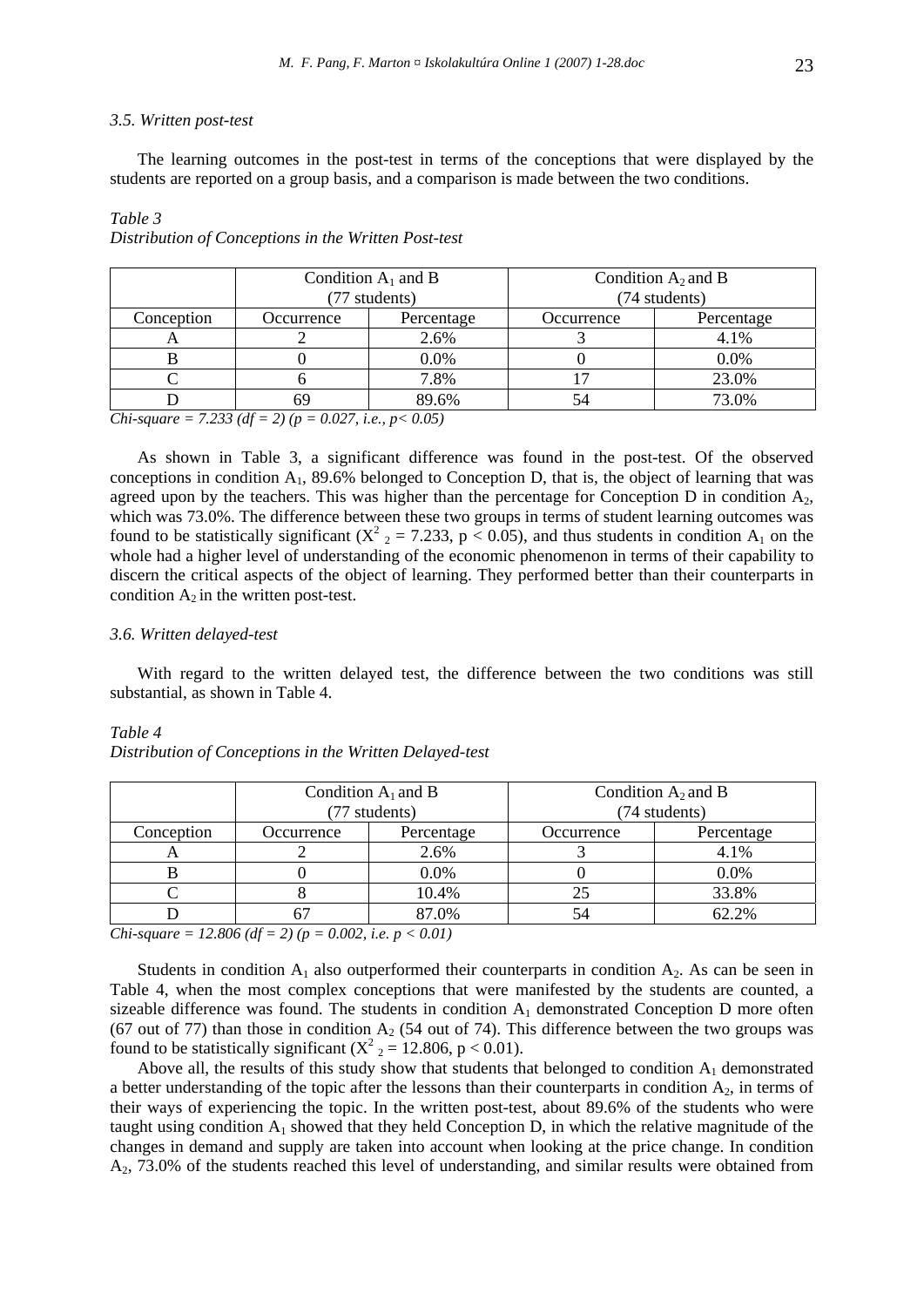the delayed achievement test. Around 87.0% of the students in condition  $A_1$  manifested Conception D, whereas only 62.2% of those in condition  $A_2$  acquired this level of understanding.

# *3.7. Frequency distributions in the interviews*

After each written test (pre-test, post-test, and delayed-test) ten students from each class, or 20 from both conditions, were selected for individual interviews. During the post-test interview, a new question was introduced to the students about a toy rocket that was popular during the 2004 Lunar New Year period, the price change of which was caused by simultaneous changes in both demand and supply (see p. 13). This part of the interview was thus *a transfer test*. Similarly, during the delayed-test interview, new questions (see p. 14) about current everyday issues that were related to the effect of simultaneous changes in supply and demand on prices were introduced as *a second test of transfer*.

The answers of the students to these questions can again be categorized using of the categories that were detailed earlier (see pp. 17-20). The following excerpt of the post-test interview with a student regarding the novel task demonstrates the desired way of understanding, that is, Conception D.

| $S$ :          | Here it mentions that on January 10 the toy rocket was sold at \$20, but within the next     |
|----------------|----------------------------------------------------------------------------------------------|
|                | few days the price had soared to a very high level. Well, it really rose a lot. I think this |
|                |                                                                                              |
|                | was related to fashion, as at that time people liked to play with this kind of thing.        |
|                | People many kids saw others playing with this fancy thing, and also wanted to                |
|                | possess one. Well you know, when you watched people playing with the item, it                |
|                | seemed to be very interesting, so they urged their parents to buy one for them. You          |
|                | know, the inventories of the sellers were usually quite limited, and it would take some      |
|                | time for them to replenish their inventories, maybe a few weeks. So I think the supply       |
|                | remained unchanged and the demand increased sharply over the period. So the price            |
|                | continued to rise.                                                                           |
| $\mathbf{I}$ : | Good. But why did the price of the toy start to fall from here?                              |
| S:             | Well, from January 27 onwards, I think the demand for the toy may not have increased         |
|                | so much, or in fact it may have dropped. The fashion was just about over. Maybe the          |
|                | sellers had put in extra orders earlier and the items had just arrived, so the supply        |
|                | increased, but the demand dropped or at least the increase in demand was not as much         |
|                | as the increase in supply, so the price began to fall.                                       |
| $\mathbf{I}$ : | What about the price after the Lunar New Year?                                               |
| S:             | From here, you can see that the price returned to the original price around February,        |
|                | when the Lunar New Year holidays ended. It should be the case that both the demand           |
|                | and supply dropped to a level that was more or less the same as at the very beginning,       |
|                | so the price was about the same as the starting point.                                       |

Similarly, the following excerpt that was drawn from a student interview that was conducted after the delayed test shows how the student managed to apply what he had learnt to a novel problem in a new context and still displayed Conception D.

|                | Yesterday, as you may know, the government officially announced a ban on the                |
|----------------|---------------------------------------------------------------------------------------------|
| $\mathbf{I}$ : | importation of live chickens from mainland China with immediate effect because of the       |
|                | outbreak of bird flu in China. Only live chickens raised by local farms are allowed to      |
|                | be sold in the market. If you were interviewed by a TV reporter about your views on         |
|                | this policy and how it would affect the price of live chickens in the market, what would    |
|                | you say?                                                                                    |
|                |                                                                                             |
| S:             | Well, I think the supply of live chicken will drop a lot, for sure. This is because most of |
|                | our live chicken imports come from mainland China. Generally speaking, the price of         |
|                | live chickens will rise because the supply of live chickens will drop, and at the same      |
|                | time the demand will remain more or less the same Nevertheless, it also very much           |
|                | depends on the reactions of consumers in the market.                                        |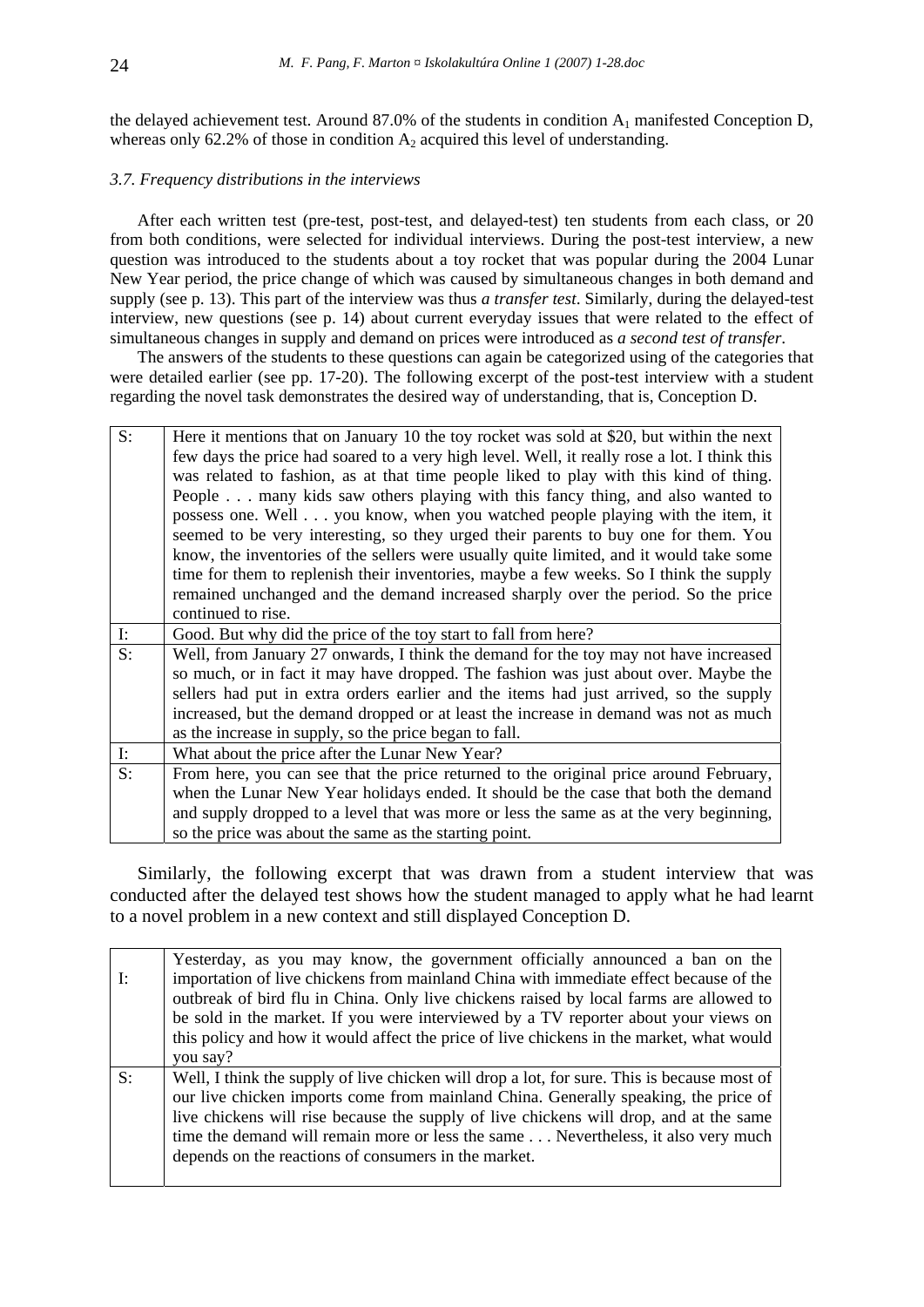| $\mathbf{I}$ : | What do you mean by "it depends on the reactions of consumers in the market"? Can<br>you elaborate?                                                                                                                                                                                                                                                                                                                                                                                                                                                                                                                                                                                                                                                                        |
|----------------|----------------------------------------------------------------------------------------------------------------------------------------------------------------------------------------------------------------------------------------------------------------------------------------------------------------------------------------------------------------------------------------------------------------------------------------------------------------------------------------------------------------------------------------------------------------------------------------------------------------------------------------------------------------------------------------------------------------------------------------------------------------------------|
| $S$ :          | The supply of live chickens will definitely drop, right? However, it is possible for the<br>price of live chickens to fall if demand drops more than supply. For instance, if there is<br>a rumor that it is unsafe to eat local live chickens because they might contain bird flu,                                                                                                                                                                                                                                                                                                                                                                                                                                                                                        |
|                | then the demand for local live chickens will fall drastically and immediately. In that                                                                                                                                                                                                                                                                                                                                                                                                                                                                                                                                                                                                                                                                                     |
|                | case, the extent to which the demand drops may be bigger than the extent to which<br>supply drops, and the price of live chickens will then decrease.                                                                                                                                                                                                                                                                                                                                                                                                                                                                                                                                                                                                                      |
| $\mathbf{I}$ : | But, do you really believe that the price of live chickens in the market will fall?                                                                                                                                                                                                                                                                                                                                                                                                                                                                                                                                                                                                                                                                                        |
| S:             | Well, to be quite honest with you, I don't think so. I believe that the price of live<br>chickens will rise quite a bit because of this import ban. Firstly, the supply of live<br>chicken will drop a lot. Secondly, I don't think there will be such a rumor that I just<br>made up. Furthermore, as the Ching Ming Festival is approaching, and more people<br>will buy live chickens to worship their ancestors; in other words, the demand for live<br>chickens may actually increase. Well, given that the supply of live chickens will fall<br>and at the same time the demand may increase or at least remain more or less<br>unchanged, I predict that the market price of live chickens will increase, especially<br>over the period of the Ching Ming Festival. |

As can be seen in Table 5, the students who had participated in condition  $A_1$  did better than students from condition  $A_2$  and performed at the same level in the delayed transfer test as in the immediate transfer test, whereas the performance of the students from condition  $A_2$  fell by 10%.

*Table 5* 

|  |  | Distribution of Conceptions in the Pre-test, Post-test, and Delayed-test Interviews |  |
|--|--|-------------------------------------------------------------------------------------|--|
|  |  |                                                                                     |  |

| Categories    | Condition $A_1$ and B   |            |            | Condition $A_2$ and B    |            |            |
|---------------|-------------------------|------------|------------|--------------------------|------------|------------|
|               | (Separation with Fusion |            |            | $(Fusion - 20 students)$ |            |            |
|               |                         |            |            |                          |            |            |
|               | $-20$ students)         |            |            |                          |            |            |
|               | Pre-test                | Post-test  | Delay-test | Pre-test                 | Post-test  | Delay-test |
|               |                         |            |            |                          |            |            |
|               | 4/20                    | 3/20       | 1/20       | 4/20                     | 3/20       | 3/20       |
| $\mathsf{A}$  | $(20.0\%)$              | $(15.0\%)$ | $(5.0\%)$  | $(20.0\%)$               | $(15.0\%)$ | $(15.0\%)$ |
|               | 1/20                    | 0/20       | 0/20       | 0/20                     | 0/20       | 0/20       |
| B             |                         |            |            |                          |            |            |
|               | $(5.0\%)$               | $(0.0\%)$  | $(0.0\%)$  | $(0.0\%)$                | $(0.0\%)$  | $(0.0\%)$  |
|               | 15/20                   | 4/20       | 6/20       | 15/20                    | 6/20       | 8/20       |
| $\mathcal{C}$ |                         |            |            |                          |            |            |
|               | $(75.0\%)$              | $(20.0\%)$ | $(30.0\%)$ | $(75.0\%)$               | $(30.0\%)$ | $(40.0\%)$ |
|               | 0/20                    | 13/20      | 13/20      | 1/20                     | 11/20      | 9/20       |
| D             | $(0.0\%)$               | $(65.0\%)$ | $(65.0\%)$ | $(5.0\%)$                | $(55.0\%)$ | $(45.0\%)$ |

To find out the extent to which the students had developed a generalized understanding of the relationship between changes in price on the one hand and simultaneous changes in demand and supply on the other hand, we probed their meta-awareness of their own conceptions and the extent to which they were able to be *mindfully reflective* of the economic way of viewing the phenomenon. The students were invited to comment on their answers to the same set of questions that were asked on the three occasions. Sixty percent of the interviewed students from condition  $A_1$  and forty percent from condition  $A_2$  were able to make such a comparison, but the others could not.

Most of the students who belonged to the condition  $A_1$  cohort expressed that they found their answers to the pre-test to be quite naïve and simple, to be largely based on their common sense, and to be focused very much on the nitty-gritty of the phenomenon. However, they perceived the answers that they provided in the post-test and delayed-test to be better, as they found the economic concepts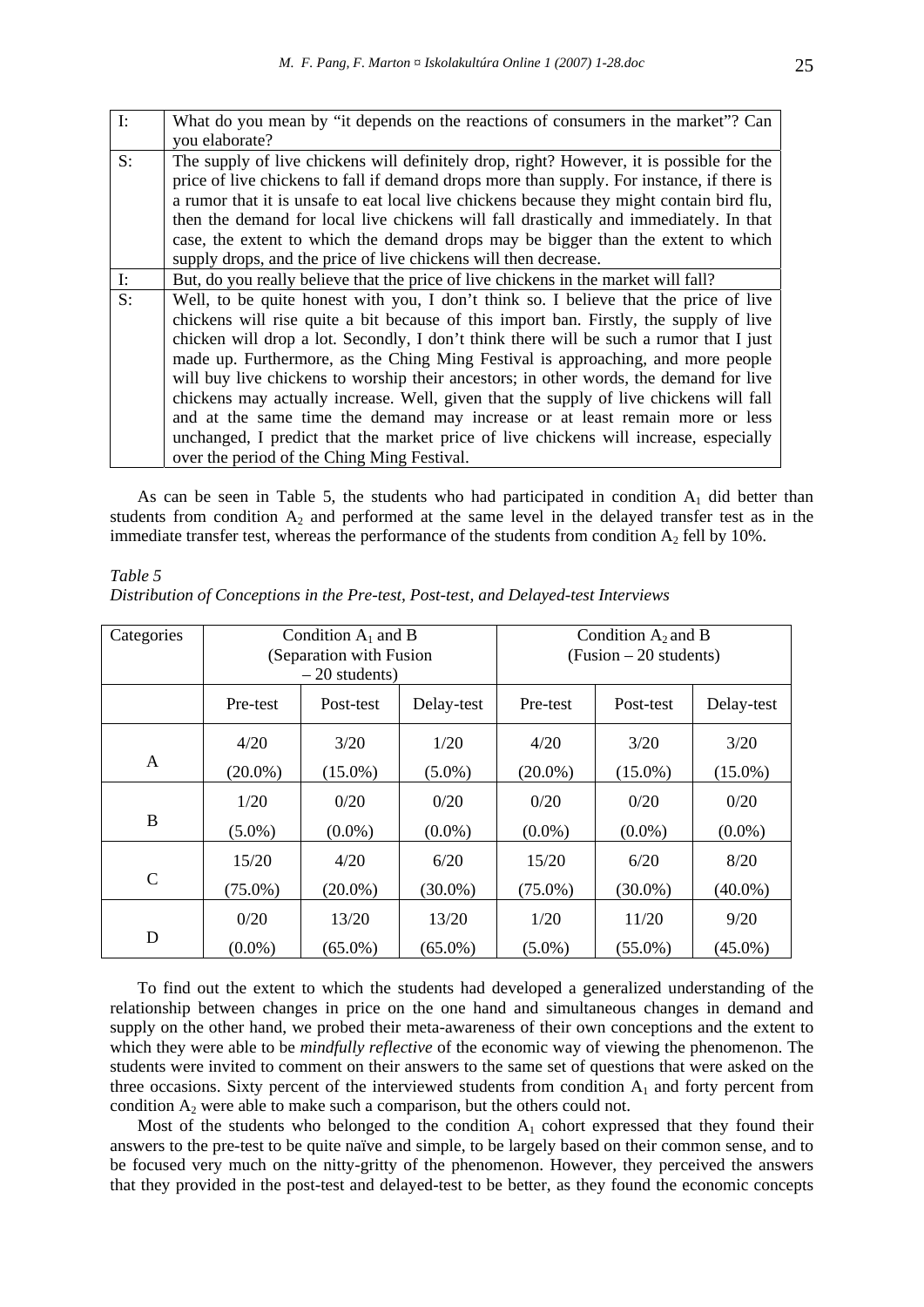that they had learned useful in helping them to focus on some critical features of the phenomenon that afforded them a clearer understanding of the underlying factors. Through good abstraction of the complex economic reality, the economic analysis that they learned was regarded as being more succinct, which helped them to sieve out the irrelevant and less critical aspects of the economic phenomenon. They were aware of the new economic way of seeing that they had developed, which were considered to be more powerful in explaining and predicting human behavior. However, quite a number of those who could display Conception D thereafter but could not tell the difference among their three differing answers held the opposite view that the economic concepts that they had learnt did not offer them much when compared with their own common sense. Comparing the answers that they provided in the post-test and the delayed test, they thought that their pre-test answers as correct as the answers that they gave using the economic concepts. They did not see any substantial difference between their answers, and seemed not to have developed the reflective awareness of the economic way of seeing the problem.

On the whole, the students from condition  $A_1$  did better than the students from condition  $A_2$ , which indicates that having the teacher arrange the necessary conditions of learning was an advantage. The most obvious explanation for this is that *most of* the students in condition  $A_2$  seem to have failed to discern the critical features of the face mask problem by themselves during the group discussion part of the lessons. As we mentioned earlier, one group of four students that participated in condition A2 managed to partially discern the critical features by alternatively letting them vary and keeping them invariant, and did by itself what the teacher did for the students in the other condition. In Table 6 we can see the categories in which the answers of the students in this group to the three written questions were placed. We can glean two things from this table. First, one of the students had a full understanding of the problem before the lesson, and second, the participants in this group did not perform better in the post-test or the transfer test than other students in the same condition, and performed even worse than the students in the other condition.

| Students (in this group) $*$ | <b>Pre-test</b> | Post-test    | <b>Delayed test</b> |
|------------------------------|-----------------|--------------|---------------------|
|                              | Conception D    | Conception D | Conception D        |
| S2                           | Conception C    | Conception D | Conception C        |
| S3                           | Conception C    | Conception D | Conception D        |
| S4                           | Conception A    | Conception C | Conception A        |

*Table 6 Distribution of Conceptions among Students in Particular Groups* 

\*No students in this group were randomly chosen for interviews.

#### **4. Discussion**

Schwartz and Martin (2004) compared the effects of taking part in an innovative learning condition using contrasting cases of a given topic and subsequently being exposed to formal teaching on the same topic on the one hand, with being exposed to formal teaching on a topic followed by formal teaching of a different kind on the same topic on the other hand. They found that the first combination was more powerful than the second from the point of view of learning. In our study, the students dealt with contrasting cases (comparing different points on the time-price graph can reasonably be viewed as dealing with contrasting cases) in both conditions. In one of the conditions (condition  $A_1$ ) the teacher let one feature vary at a time while the other was invariant, and then switched the two and subsequently let both aspects vary at the same time. Afterwards, the students were taught how to handle this kind of problem formally. In the other condition (condition  $A_2$ ), the students dealt with the same problem as the students in condition  $A<sub>1</sub>$ , but in this case both of the critical features were varied at the same time. We can say that condition  $A_2$  corresponds to the condition of contrastive cases in the study of Schwartz and Martin. If the experimenters in that study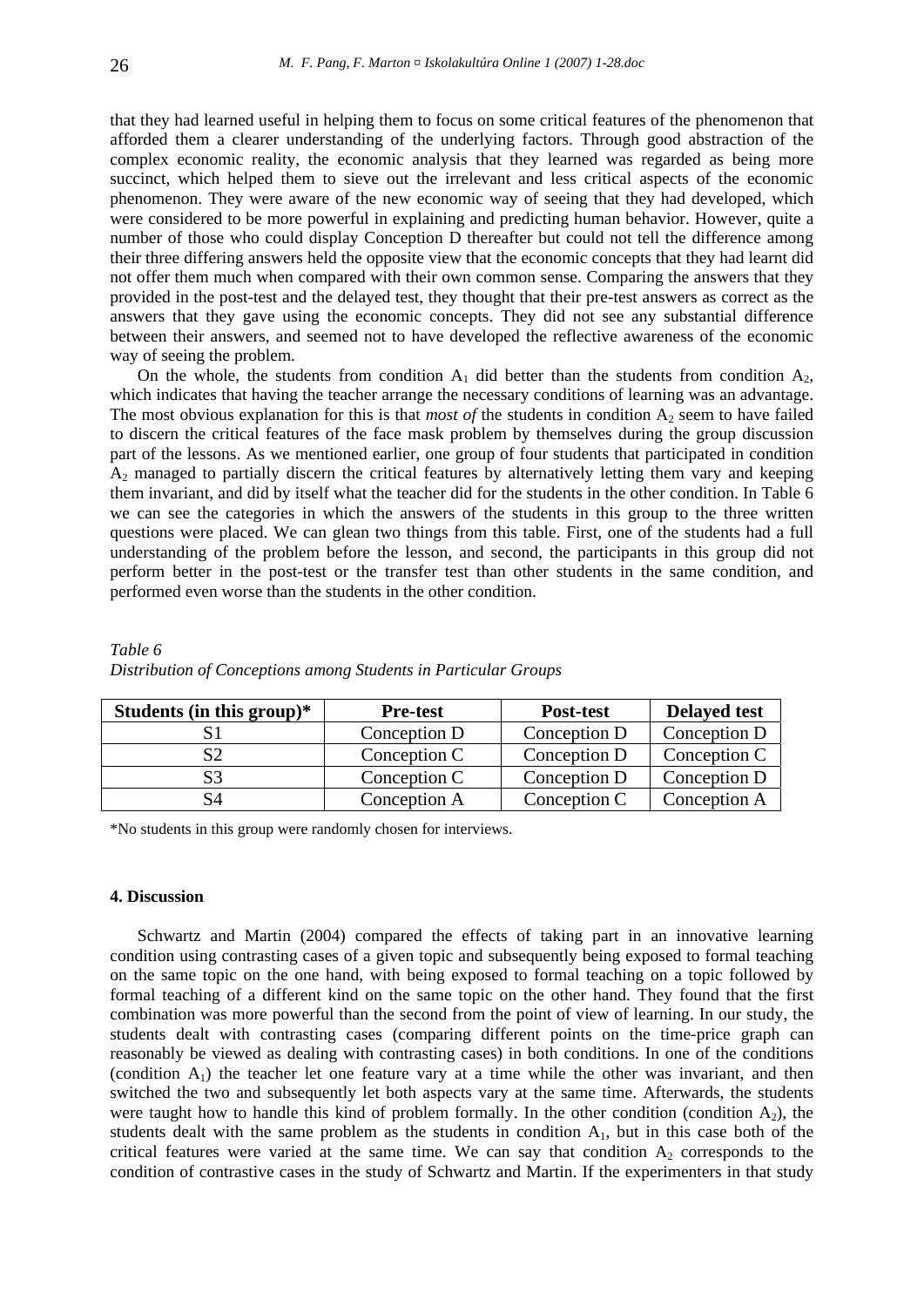had invited the students to compare distributions that differed in central tendency but not in variability, followed by a comparison of distributions that differed in variability but not in central tendency to allow the students to subsequently compare distributions that differed in both respects, then they would have created a condition that corresponds to our condition  $A<sub>1</sub>$ . We expect that such a condition would have yielded an even better outcome than their innovative/contrasting cases condition.

Rather than employing the "mixed transfer design" of Schwartz and Martin (see Figure 3), we used a "double transfer design" (see Figure 2), and thus we cannot separate "the preparation for future learning" effects of conditions  $A_1$  and  $A_2$  from the direct learning effects. We can, however, compare the differences in achievement between the students who participated in condition A1 *and* B and the students who participated in condition A<sub>2</sub> and B with the corresponding differences in the study of Schwartz and Martin.

Although one of the conditions in our study left more to the students to do, in that they had to create the necessary conditions to discern the critical aspects themselves, none of the effects of the more active engagement of learners that were reported by Schwartz and Martin (and in other studies that were carried out by the Bransford and Schwartz group) showed up. Condition A1 *and* B together had a better short-term, long-term, and transfer effect than condition A<sub>2</sub>, which can be seen as the more "innovative" of the two conditions, *and* B together. Students who participated in condition A1 *and* B also showed a more generalized understanding of the object of learning and a higher level of conceptions than the students who participated in condition A2 *and* B. We believe that the reason for this is that although the learner's active involvement in making the discernment is absolutely critical, the arrangement of the necessary conditions for such discernment to take place is something that can be done either by the learners themselves or by the teacher. That the conditions are brought about is much more important than who brings them about.

The research of the Bransford and Schwartz group shows very convincingly that getting the students to deal with cases, and especially contrasting cases, followed by explicit instructions results in better learning than explicit instructions followed by explicit instructions, because learners must be able to discern the critical features of the object of learning and must undertake this discernment themselves. You cannot simply tell students what the critical features (the dimensions of variation) are: this can only be done if students are dealing with cases, or wholes, the critical aspects of which are easy for the students to discern. Students can only discern the critical features if they experience variation in one aspect at a time, while variation in all other aspects is prevented. By establishing the necessary pattern of variation and invariance, the teacher can contribute to making learning happen, and this is exactly how the paradox of pedagogy can be solved. Learners must learn for themselves, but there are necessary conditions for learning to occur, and it is exactly these conditions that the teacher should be responsible for bringing into being.

The most important implication of this study is that we should perhaps make finer distinctions when we discuss the relative contribution to learning in schools that is made by teachers and by learners themselves. The question is not so much that of who should be active and who should be passive, but rather of what teachers should do (create the necessary conditions for learning) and what learners should do (make use of the necessary conditions for learning).

#### **Acknowledgements**

Ming Fai Pang and Ference Marton would like to express their gratitude to the University of Hong Kong and the Swedish Research Council for financially supporting this study.

#### **References**

- Booth, S.A. (1997). On phenomenography, learning and teaching. *Research and Development in Higher Education* 16(2), 135-158.
- Bransford, J.D., Brown, A.C. & Cocking, R.R. (Eds) (2000). *How people learn. Brain*, *minds, experience, and school*. Washington, D.C.: National Academy Press.